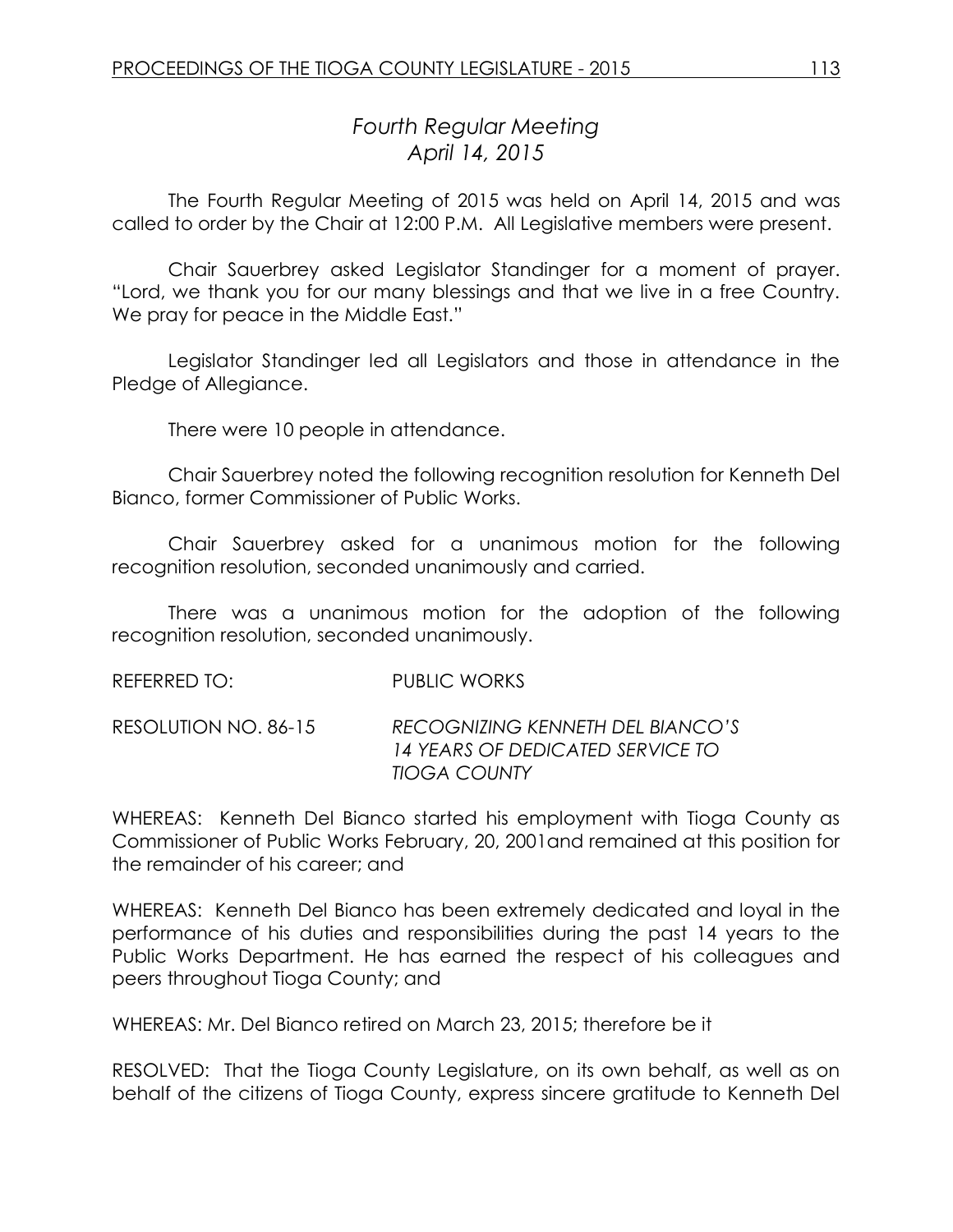# 114 PROCEEDINGS OF THE TIOGA COUNTY LEGISLATURE - 2015

Bianco for his 14 years of dedicated and loyal service to the residents of Tioga County; and be it further

RESOLVED: That this resolution be spread upon the minutes of this meeting and a certified copy be presented to this outstanding employee, Kenneth Del Bianco.

#### ROLL CALL VOTE

Unanimously Yes – Legislators Standinger, Sullivan, Weston, Case, Hollenbeck, Huttleston, Monell, Sauerbrey, and Roberts.

No – None.

Absent – None.

#### RESOLUTION ADOPTED UNANIMOUSLY.

Gary Hammond, Interim Commissioner of Public Works spoke. "First, I would like to thank everyone for giving me the opportunity to stand before you and share some of Ken's major accomplishments in his 14-year tenure. The accomplishments were many, but there are a few of the more memorable ones that I would like to share with you.

"He worked extensively on solving the 231 Main Street and Washington Gladden rental problems by developing the plan to build the HHS Building on County land adjacent to the Social Services building. He solved the downtown Court parking space problem by proposing the purchase of the Parker Lane house and the rear two properties on Main Street, thus creating about 40 parking places, which substituted for the parking behind the Court Annex that would be lost due to our building as structured to house Probation, Support Collection and the Assistant County Attorney.

"Ken worked with the New York State Court System to totally redesign space in the Court Annex to satisfy their needs for the future. He moved the District Attorney from the Court Annex to the Clerk's building, thereby creating more space for the Court System. He completely rehabilitated the Court House, making it handicapped accessible and viable for the use of the Court System for the next four years. The third and final phase of the Court House restoration project will be completed this construction season.

"He developed the idea to use the Auditorium area as a two-floor space to house all Information Technology equipment and a long needed computer training and testing area and a Conference Room, that is that area behind the wall that used to be a stage. It was a good idea. He developed a County bridge program, which is resulting in Tioga County having one of the best bridge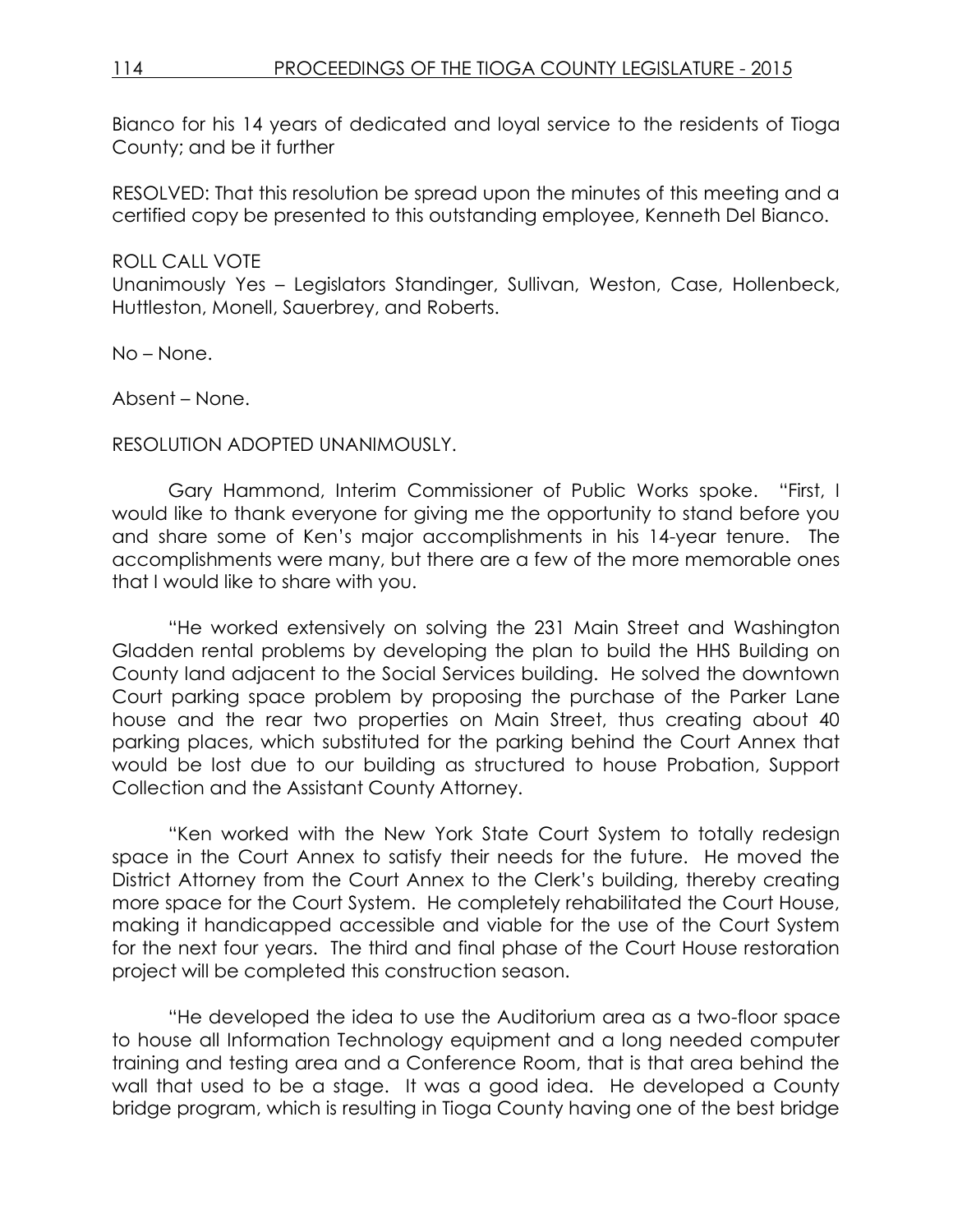systems in the State. In fact, Tioga County is often held up as an example in this respect. When I started here, 49% of our bridges were structurally deficient or functionally obsolete. Through careful planning, wise funding through the Legislature, we are now in single digits and doing very well in that respect. He had the forethought to have a bridge design completed in anticipation of Federal stimulus money being available for shovel ready project, and to that end Tioga County obtained 1.4 million dollars in Federal stimulus to reconstruct the Southside bridge on the other side of the river.

"Ken also worked with many departments to design and layout their office areas including the DMV, unfortunately twice, the Public Defender's Office, Information Technology, Economic Development & Planning, Cornell Cooperative Extension, Board of Elections, Records, Mental Health, and others. Ken also worked very closely with Economic Development. He provided engineering assistance to the Army Reserve Training Center, water and sewer line extension. He assisted in the engineering and project plan review for the Town of Nichols sewer line extension, provided development assistance for the E-site, provided guidance and planning assistance for the Route 96 underpass road work, they are actually going to lower the road there and give us more clearance. I believe that project is going to go this year. He designed, planned, and provided construction oversight to the Corporate Drive intersection project. Provided design and planning assistance for the Tioga Downs highway interchange, which hopefully will go at some point in the future. Last, but certainly not least Ken was one of the community leaders that dealt with the 2011 flood event. Not only the response to the event, but the reconstruction and mitigation as well.

"There are many others, but I wanted to share just a few of them with you today. I had the privilege of being his Deputy for 14 years and I am grateful for the experience. Thank you."

Legislator Huttleston spoke. "I would like to say something about Ken. I go back a long ways and always dealt with the Town of Union when he was at the Town of Union. When I was down there shortly after we announced we were hiring him, they told me at the Assessor's office you ought to go down and see Ken Del Bianco's secretary. She is taking it very hard because we hired him and she hates to see him leave.

"I went down and she was crying. I said to her, you have to say one thing, Ken Del Bianco was a professional, a professional engineer, and whoever they hire to take his place will be a professional, and you will be treated like Ken treated you. She felt better about it and made me feel better, and I imagine today there is a lot of people crying including Jennifer. Thank you."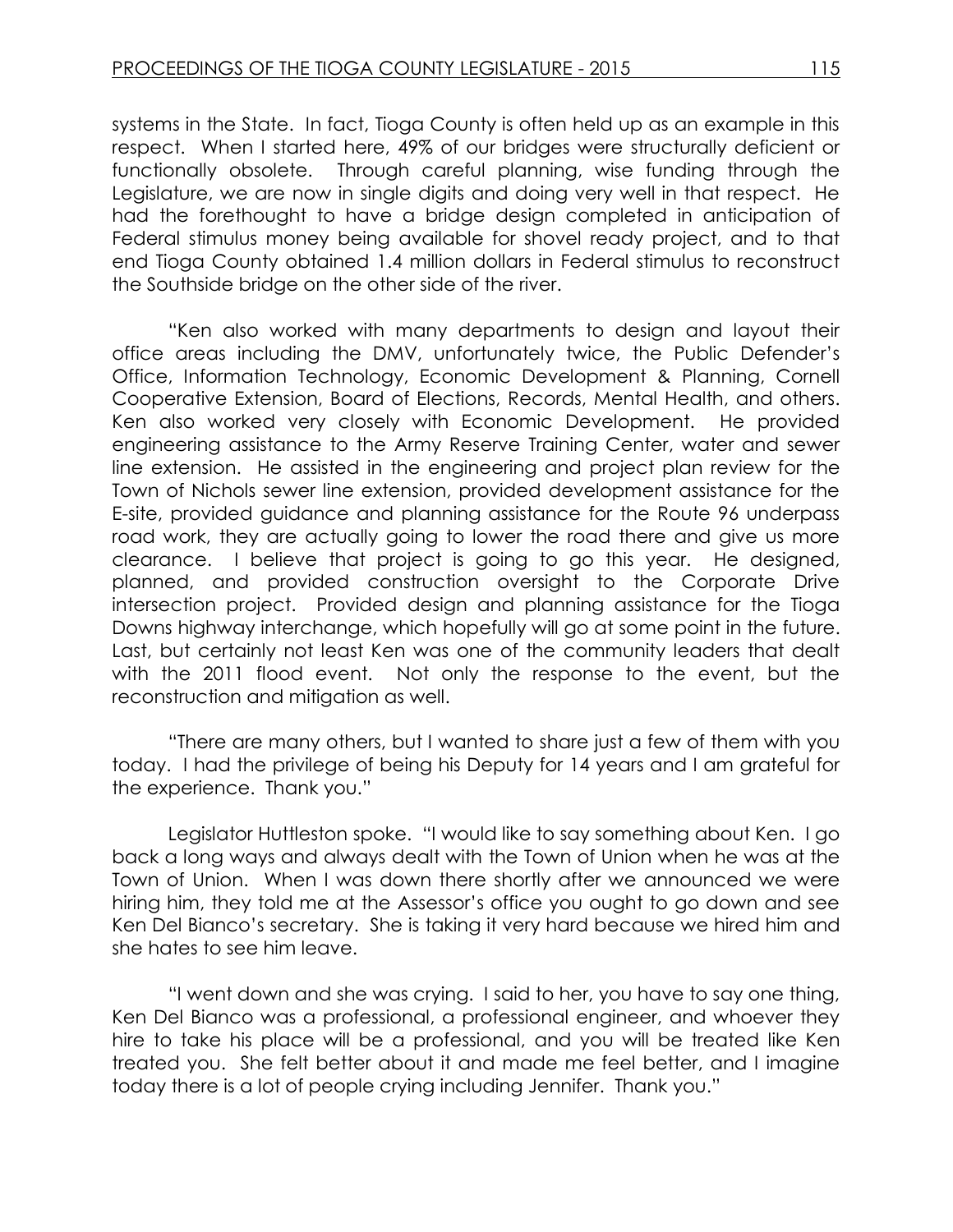Chair Sauerbrey noted the following two Proclamations on Child Abuse Prevention Month and Infant Immunization Awareness Week.

# **CHILD ABUSE PREVENTION MONTH PROCLAMATION**

WHEREAS: The Tioga County Department of Social Services received 984 reports of alleged abuse/neglect involving 2,172 children in 2014; and

WHEREAS: Child abuse is a community problem and finding solutions depends on the involvement among people throughout the community; and

WHEREAS: The effects of child abuse are felt by whole communities, and need to be addressed by the entire community; and

WHEREAS: Effective child abuse prevention programs succeed because of partnerships created among social service agencies, schools, religious and civic organizations, law enforcement agencies, and the business community; and

WHEREAS: Programs like Cornell Cooperative Extension, Lourdes PACT and Finger Lakes Parenting Network offer support and educational services to families so families can help their child achieve his/her full potential within the community; and

WHEREAS: Cornell Cooperative Extension and Tioga County Department of Social Services will host a community prevent child abuse event in the month of April; and

WHEREAS: All citizens should become more aware of the negative effects of child abuse and prevention activities within the community, and become involved in supporting parents and families so that children can live in safe, nurturing homes; now therefore

THE TIOGA COUNTY LEGISLATURE, does hereby proclaim April 2015 as

#### **CHILD ABUSE PREVENTION MONTH**

in Tioga County and call upon all citizens, community agencies, religious organizations, medical facilities, and businesses to increase their participation in our efforts to insure that all children are raised in safe, nurturing families, thereby strengthening the communities in which we live.

#### **County of Tioga EXECUTIVE PROCLAMATION**

WHEREAS: Giving babies the recommended immunizations by age two is the best way to protect them from 14 serious childhood diseases; and

WHEREAS: Vaccine-preventable diseases still circulate in the United States and around the world, so continued vaccination is necessary to protect everyone from potential outbreaks. Even when diseases are rare in the U.S., they can be brought into the country, putting unvaccinated children at risk; and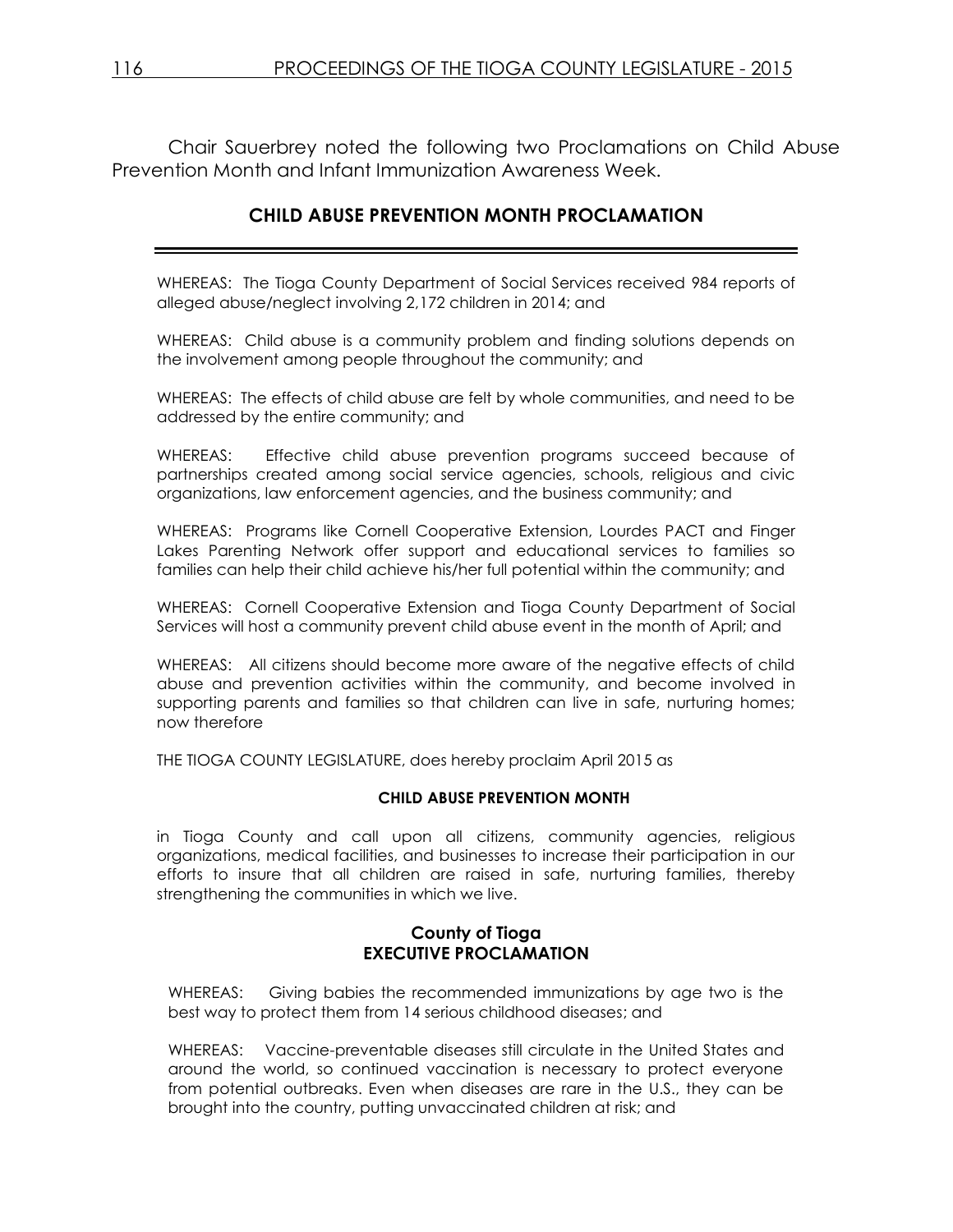WHEREAS: Vaccine-preventable diseases still circulate in the United States and around the world, so continued vaccination is necessary to protect everyone from potential outbreaks. Even when diseases are rare in the U.S., they can be brought into the country, putting unvaccinated children at risk; and

WHEREAS: When people are unvaccinated, outbreaks of diseases like pertussis (whooping cough) and measles can – and do – return. In 2014, there were 644 cases of measles in the United States with the most notable outbreak starting in Disneyland and spreading to 14 states; and

WHEREAS: It is important to vaccinate children on time, according to the childhood immunization schedule, to provide the best protection early in life, when babies are vulnerable and before they are likely to be exposed to diseases; and

WHEREAS: This year, National Infant Immunization Week will be celebrated as part of World Immunization Week, an initiative of the World Health Organization (WHO) where all six WHO regions, including more than 180 Member States, territories, and areas will simultaneously promote immunization, advance equity in the use of vaccines and universal access to vaccination services, and enable cooperation on cross-border immunization activities in April 2015; and

WHEREAS: The week of April 18-April 25, 2015, has been declared National Infant Immunization Week to help ensure that children should be protected against 14 vaccine-preventable diseases by the age of two; now therefore

THE TIOGA COUNTY LEGISLATURE, County of Tioga, does hereby proclaim the week of April 18-April 25, 2015 as:

INFANT IMMUNIZATION AWARENESS WEEK IN TIOGA COUNTY

and encourages parents to make vaccinating their children a priority and to talk to family and friends about protecting their children with vaccines. We also encourage businesses, government agencies, community-based organizations, and service groups to spread the immunization message throughout their communities.

There was no privilege of the floor.

The list of audited bills was submitted and is summarized as follows:

| Code  | Description                       | Equipment Expense |           |
|-------|-----------------------------------|-------------------|-----------|
| A1010 | Legislative Board                 |                   | 427.27    |
| A1165 | <b>District Attorney</b>          |                   | 5,655.02  |
| A1170 | <b>Public Defender</b>            |                   | 5,973.45  |
| A1172 | <b>Assigned Counsel</b>           |                   | 4,315.25  |
| A1173 | <b>ILS Grant</b>                  |                   | 1,429.12  |
| A1185 | <b>Medical Examiners/Coroners</b> |                   | 3,298.71  |
| A1325 | Treasurer                         |                   | 11,282.20 |
| A1355 | Assessments                       |                   | 2,511.63  |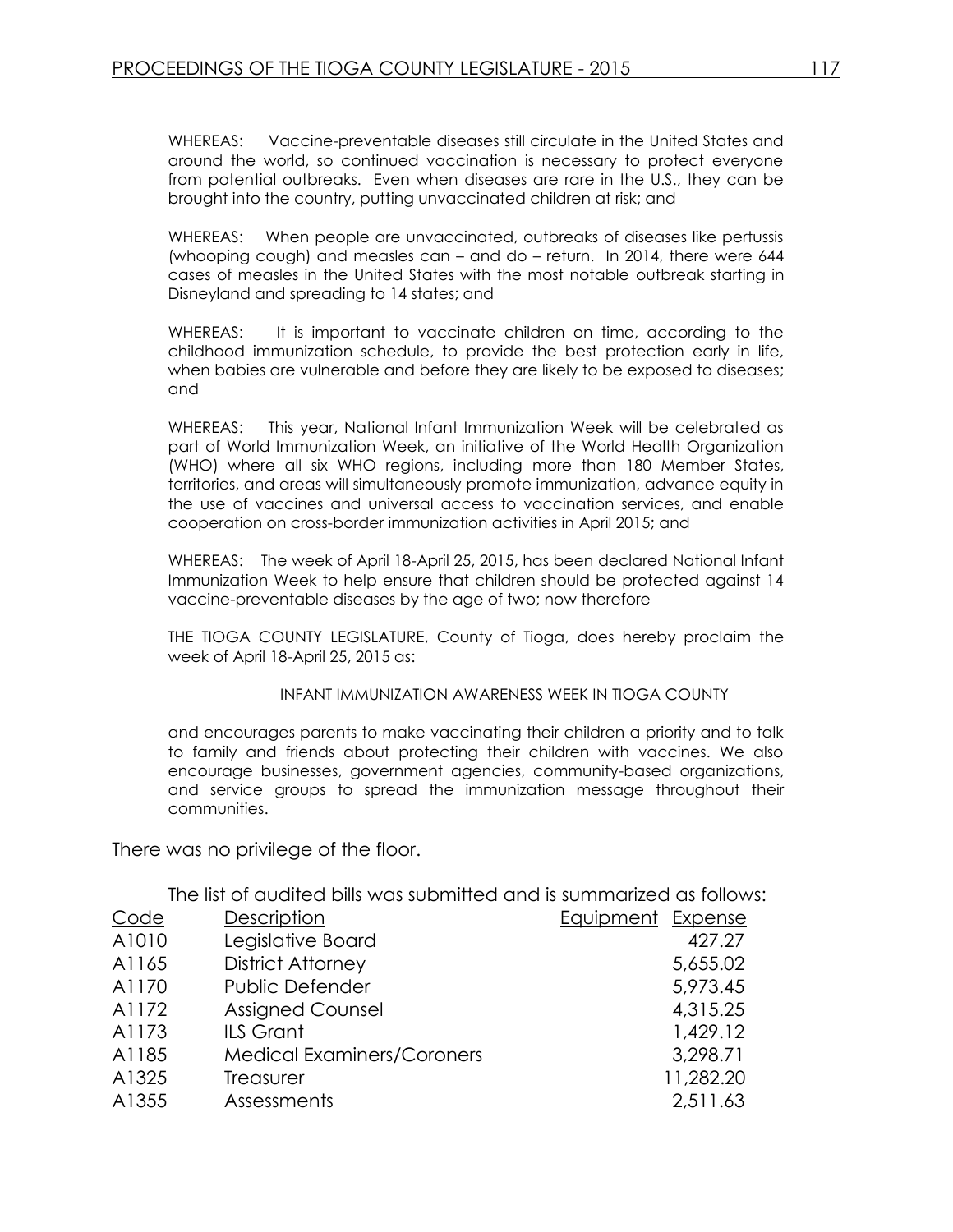| 118                | PROCEEDINGS OF THE TIOGA COUNTY LEGISLATURE - 2015 |                    |
|--------------------|----------------------------------------------------|--------------------|
|                    |                                                    |                    |
| A1362<br>A1410     | Tax Advertising and Expenses                       | 6,660.00<br>340.90 |
| A1411              | <b>County Clerk</b>                                | 90.48              |
|                    | Department of Motor Vehicles                       |                    |
| A1420              | Law                                                | 7,325.42           |
| A1430              | Personnel                                          | 4,413.35           |
| A1460              | Records Management                                 | 118.05             |
| A1490              | <b>Public Works Administration</b>                 | 36.49              |
| A1620              | <b>Buildings</b>                                   | 33,111.34          |
| A1621              | <b>Buildings</b>                                   | 10,146.15          |
| A1680              | Information Technology                             | 24,340.52          |
| A2490              | Community College Tuition                          | 715,338.42         |
| A2960              | <b>Education of Handicapped Children</b>           | 80,263.19          |
| A3020              | Public Safety Comm E911 System                     | 4,496.05           |
| A3110              | <b>Sheriff</b><br>299.00                           | 21,736.05          |
| A3140              | Probation                                          | 75.00              |
| A3146              | Sex Offender Program                               | 10,320.00          |
| A3150              | Jail                                               | 17,575.60          |
| A3315              | Special Traffic Programs                           | 4,000.00           |
| A3358              | <b>State Aid Homeland Security Grant</b><br>993.75 |                    |
| A3360              | State Aid Homeland Security Grant 38,360.00        |                    |
| A3410              | Fire                                               | 3,126.96           |
| A3640              | <b>Emergency Mgmt Office</b>                       | 547.06             |
| A4011              | <b>Public Health Administration</b>                | 2,377.03           |
| A4042              | <b>Rabies Control</b>                              | 1,786.54           |
| A4044              | Early Intervention                                 | 376.34             |
| A4053              | Preventive/Primary Health Svcs                     | 245.00             |
| A4064              | <b>Managed Care-Dental Services</b>                | 3,007.61           |
| A4070              | Disease Control                                    | 946.20             |
| A4090              | <b>Environmental Health</b>                        | 5,167.11           |
| A4210              | Alcohol and Drug Services                          | 1,351.14           |
| A4211              | Council on Alcoholism                              | 10,990.33          |
| A4309              | Mental Hygiene Co Administration                   | 5,436.47           |
| A4310              | <b>Mental Health Clinic</b>                        | 14,973.25          |
| A4311              | <b>Rehabilitation Support Services</b>             | 1,854.00           |
| A4320              | <b>Crisis Intervention Services</b>                | 416.67             |
| A4321              | Intensive Case Management                          | 7,918.91           |
| A4333              | Psycho Social Club                                 | 25,000.00          |
| A6010              | Social Services Administration                     | 47,986.35          |
| A6422              | Economic Development                               | 6,139.94           |
| A6610              | Sealer Weights and Measures                        | 139.34             |
| A8020              | Planning                                           | 1,100.00           |
| A9060              | <b>Health Insurance</b>                            | 3,655.72           |
| SOLID WASTE FUND   |                                                    | 94,600.41          |
| SPECIAL GRANT FUND |                                                    | 4,095.82           |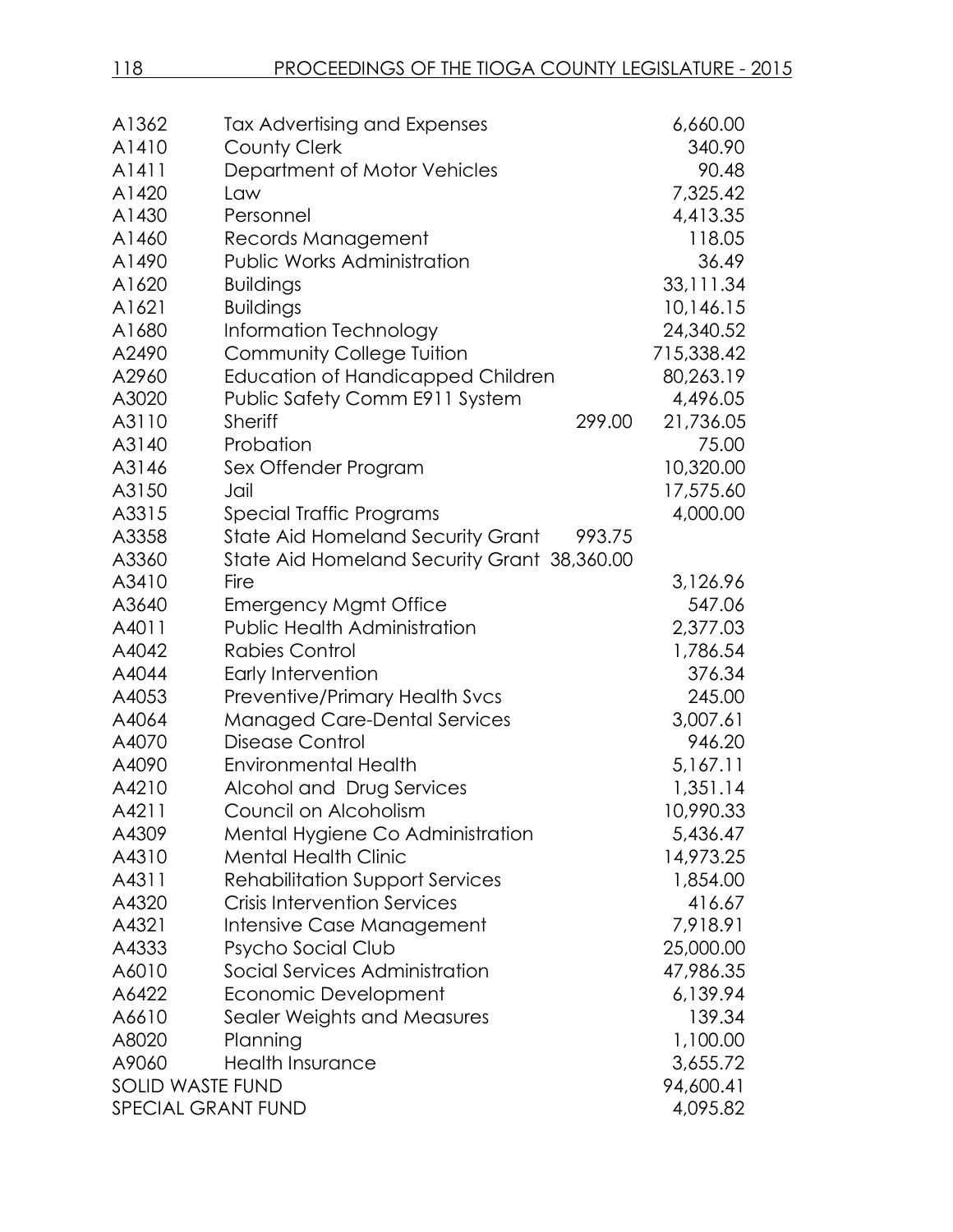| LIABILITY INSURANCE FUND | 6.259.39       |
|--------------------------|----------------|
| <b>COUNTY ROAD FUND</b>  | 104,546,54     |
| <b>CAPITAL FUND</b>      | 231,727.85     |
| SELF-INSURANCE FUND      | 1,350.00       |
| <b>GRAND TOTAL</b>       | \$1,602,054.39 |

Legislator Sullivan made a motion to approve the minutes of March 10, 2015, seconded by Legislator Hollenbeck, and carried.

Chair Sauerbrey made the following appointments:

Susquehanna Heritage Area Commission Rebecca Maffei, Director of Tourism, Municipal Representative Bryant Myers, Advisory Board Member

Financial Management Accounting System (FMAS) Executive Team Jennifer Bennett, Public Works, replaces Ken Del Bianco

Chair Sauerbrey stated that all Legislative Committees met this month and the minutes are or will be on file with the Clerk of the Legislature.

Legislator Weston introduced Local Law Introductory No. A of 2015

County of Tioga

Local Law No. XX of the Year 2015.

A Local Law establishing the salary for the Offices of County Clerk and County Sheriff for the four year term of office commencing January 1, 2016 and continuing through and including December 31, 2019.

Be It Enacted by the Legislature of the County of Tioga as follows:

#### SECTION 1: PURPOSE

As set forth at Local Law No. 3 of 2003, the annual salary for the elected public offices of County Clerk and County Sheriff shall not be increased during a term of office.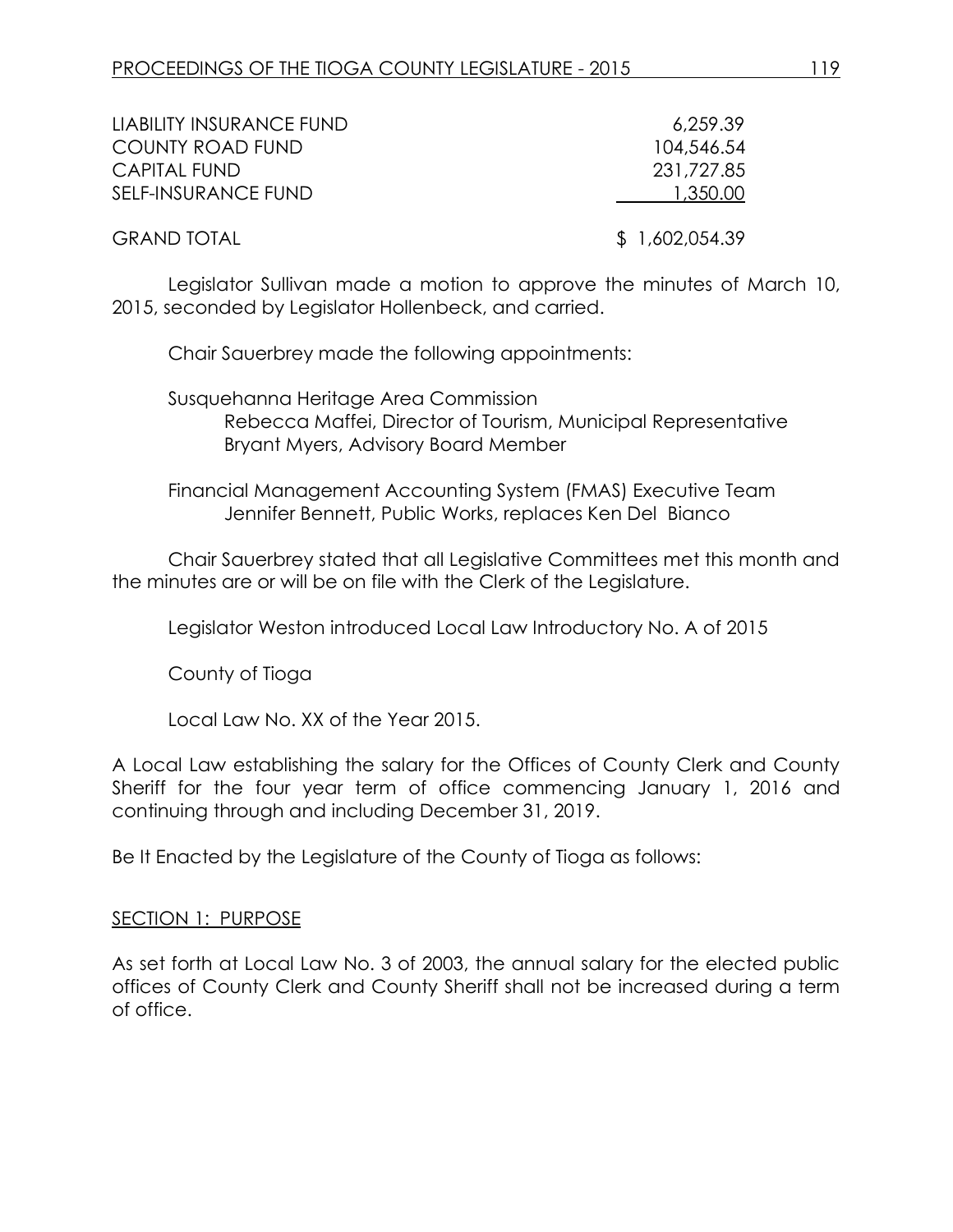Accordingly, it is the purpose and intent of this Local Law to establish the salary for the Offices of County Clerk and County Sheriff for the four-year term of office commencing January 1, 2016 and continuing through and including December 31, 2019.

### SECTION 2: ANNUAL SALARY

A) The annual salary for the Offices of County Clerk and County Sheriff for the term of office beginning January 1, 2016 and continuing through and including December 31, 2019 is hereby established as follows:

| 1. County Clerk   | \$63,000 |
|-------------------|----------|
| 2. County Sheriff | \$83,000 |

### SECTION 3: SEVERABILITY

If any clause, sentence, phrase, paragraph, subdivision, section, rule or part of this ordinance shall be adjudged by any Court or Agency of competent jurisdiction to be invalid, such judgment shall not affect, impair, or invalidate the remainder thereof, but shall be confined in its operation to the clause, sentence, phrase, paragraph, subdivision, section, rule or part thereof directly involved in the controversy in which such judgment shall have been rendered.

### SECTION 4: EFFECTIVE DATE

This Local law shall take effect January 1, 2016.

Legislator Monell moved for the adoption of the following resolution, seconded by Legislator Sullivan.

| REFERRED TO:         | PERSONNEL COMMITTEE                                                              |
|----------------------|----------------------------------------------------------------------------------|
| RESOLUTION NO. 87-15 | <b>SCHEDULE PUBLIC HEARING</b><br><b>LOCAL LAW INTRODUCTORY</b><br>NO. A OF 2015 |

RESOLVED: That a public hearing shall be held on Local Law Introductory No. A of 2011 A Local Law establishing the salary for the Offices of County Clerk and County Sheriff for the four year term of office commencing January 1, 2016 and continuing through and including December 31, 2019 in the Edward D. Hubbard Auditorium of the Ronald E. Dougherty County Office Building, 56 Main Street,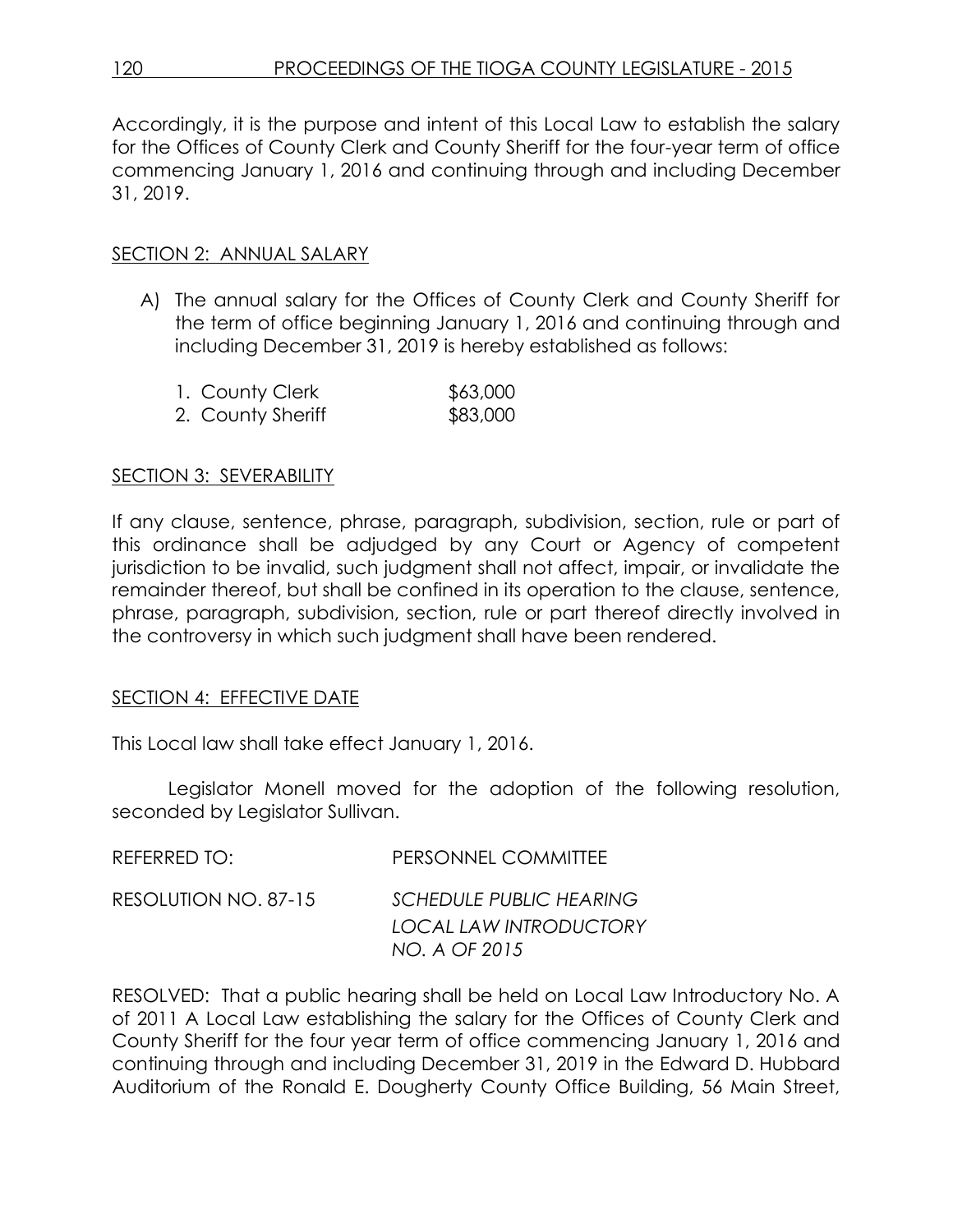Owego, New York 13827 on Thursday, May 7, 2015 at 1:00 P.M. All persons desiring to present written or oral comments may do so at said time.

#### ROLL CALL VOTE

Yes – Legislators Standinger, Sullivan, Weston, Case, Hollenbeck, Huttleston, Monell, Sauerbrey, and Roberts.

No – None.

Absent – None.

RESOLUTION ADOPTED.

Legislator Sullivan introduced Local Law Introductory No. B of 2015.

County of Tioga

Local Law No. XX of the Year 2015.

A Local Law amending Local Law No. 2 of 1956 and Local Law No. 1 of 1963 with respect to the Reserve Fund for the Tioga County Self-Insurance Plan.

Be It Enacted by the Legislature of the County of Tioga as follows:

SECTION 1:

That from the effective date hereinafter set forth Subdivision E of Section 1 of Local Law No. 2 of 1956 and Local Law No. 1 of 1963 as amended is hereby amended to read as follows:

E. A reserve of \$6,000,000.00 is hereby established for the Plan. Such amount may be accumulated by the inclusion in each annual estimate a sum not exceeding 2% of the total annual estimate, or by the transfer to said reserve of unexpended balances in current funds, or by the addition to said reserve of income earned from the investment of the funds in such reserve, or by such combination of said methods as the Workers' Compensation Committee may deem proper.

When the amount of the reserve is at a maximum, any amount expended therefrom shall be restored by one or more of the aforesaid methods, as said Committee may deem proper.

### SECTION 2:

This Local Law shall become effective upon filing the law pursuant to Section 27 of the Municipal Home Rule Law of the State of New York.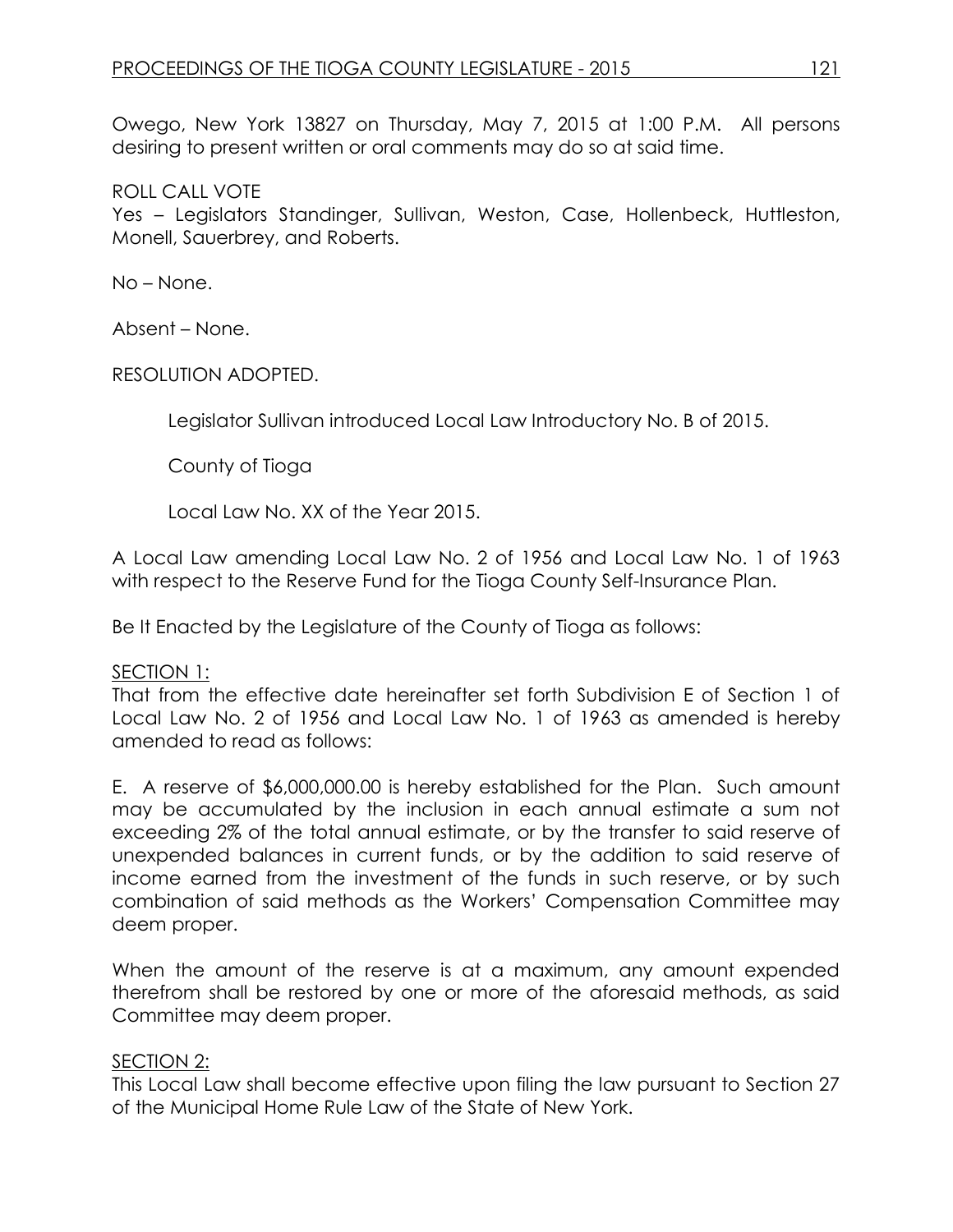Legislator Sullivan moved for the adoption of the following resolution, seconded by Legislator Monell.

| REFERRED TO:         | PERSONNEL COMMITTEE                                                              |
|----------------------|----------------------------------------------------------------------------------|
| RESOLUTION NO. 88-15 | <b>SCHEDULE PUBLIC HEARING</b><br><b>LOCAL LAW INTRODUCTORY</b><br>NO. B OF 2015 |
|                      |                                                                                  |

RESOLVED: That a public hearing shall be held on Local Law Introductory No. B of 2015 a Local Law amending Local Law No. 2 of 1956 and Local Law No. 1 of 1963 with respect to the Reserve Fund for the Tioga County Self Insurance Plan in the Edward D. Hubbard Auditorium of the Ronald E. Dougherty County Office Building, 56 Main Street, Owego, New York 13827 on Thursday, May 7, 2015 at 1:05 P.M. All persons desiring to present written or oral comments may do so at said time.

ROLL CALL VOTE

Yes - Legislators Standinger, Sullivan, Weston, Case, Hollenbeck, Huttleston, Monell, Sauerbrey, and Roberts.

No – None.

Absent – None.

RESOLUTION ADOPTED.

Legislator Case moved for the adoption of the following resolution, seconded by Legislator Hollenbeck.

REFERRED TO: ED&P COMMITTEE

| RESOLUTION NO. 89-15 | SET PUBLIC HEARING FOR ADOPTION OF |
|----------------------|------------------------------------|
|                      | THE AGRICULTURAL & FARMLAND        |
|                      | <b>PROTECTION PLAN UPDATE</b>      |

WHEREAS: Tioga County Department of Economic Development and Planning has developed a draft Agriculture and Farmland Protection Plan in accordance with Article 25AAA of the NYS Agriculture and Markets Law; and

WHEREAS: This law requires a public hearing be held by the Tioga County Legislature prior to said plan adoption and SEQR declaration; therefore be it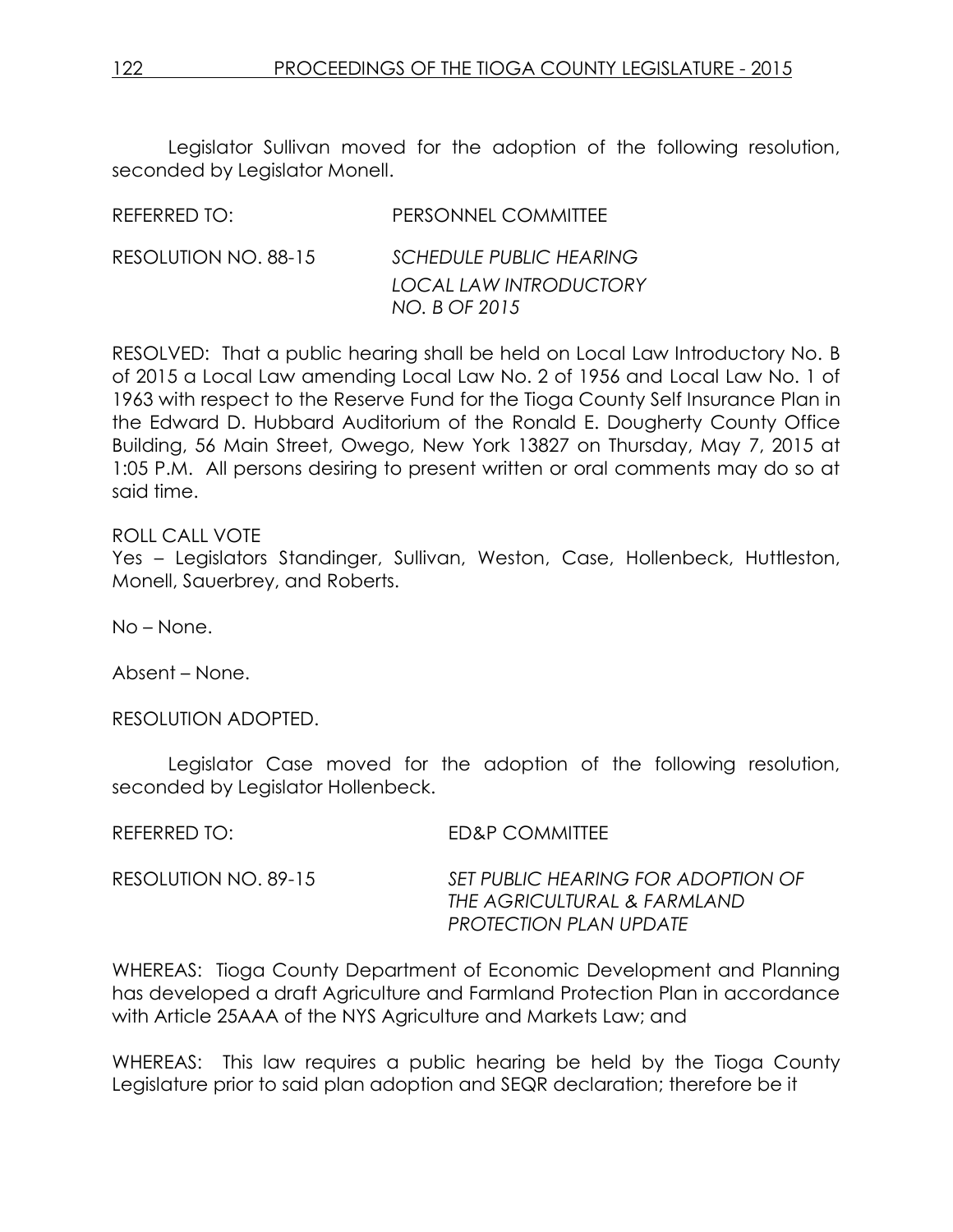RESOLVED: That a public hearing be held on Thursday, April 23rd, 2015 at 10:00 AM in the Edward D. Hubbard Auditorium of the Ronald E. Dougherty Tioga County Office Building, 56 Main Street, Owego, New York.

### ROLL CALL VOTE

Yes – Legislators Standinger, Sullivan, Weston, Case, Hollenbeck, Huttleston, Monell, Sauerbrey, and Roberts.

No – None.

Absent – None.

RESOLUTION ADOPTED.

Legislator Weston moved for the adoption of the following resolution, seconded by Legislator Sullivan.

REFERRED TO: PUBLIC SAFETY COMMITTEE

RESOLUTION NO. 90-15 *URGING NEW YORK STATE TO FUND PROBATION DEPARTMENTS 100% FOR COSTS RELATED TO RAISING THE AGE OF CRIMINAL RESPONSIBILITY TO 18 YEARS OF AGE IN ORDER TO AVOID FINANCIAL BURDEN ON COUNTIES AND NEW YORK CITY AND TO ENSURE PROBATION DEPARTMENTS ARE ABLE TO PROVIDE THE SERVICES TO YOUTH AS REQUIRED IN THE GOVERNOR'S PROPOSAL*

WHEREAS: Governor Cuomo signed Executive Order 131 on April 9, 2014 to establish the Commission on Youth, Public Safety and Justice instructing the Commission to develop a concrete plan to raise the age of criminal responsibility in New York State and make specific recommendations on how the juvenile and criminal justice systems can better serve youth, improve outcomes and protect communities; and

WHEREAS: The Commission completed its report on December 31, 2014 recommending raising the age of criminal responsibility from age 16 to age 18 over a two year period to be completed in a phased in approach; and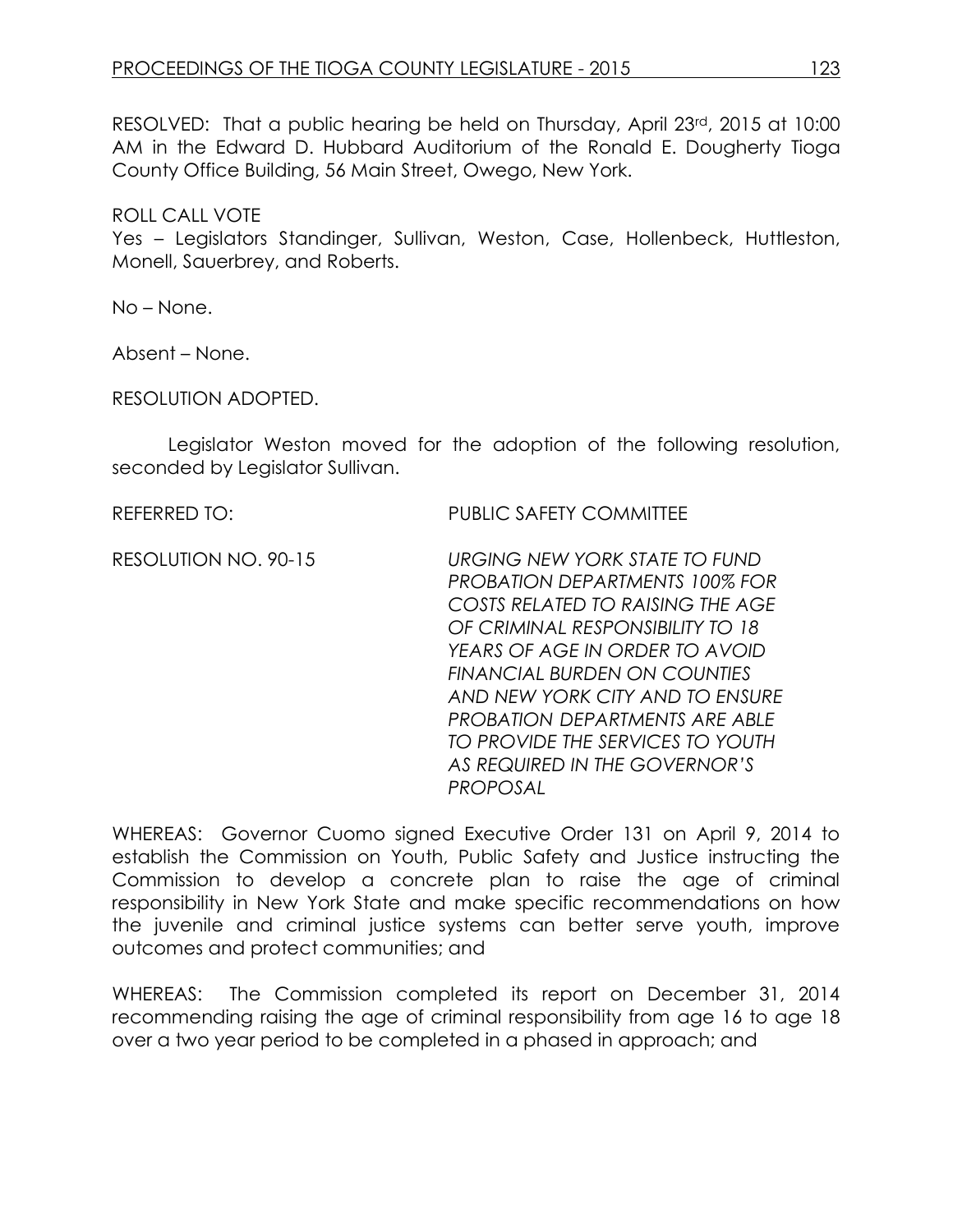# 124 PROCEEDINGS OF THE TIOGA COUNTY LEGISLATURE - 2015

WHEREAS: The Council of Probation Administrators supports the Commission's report and believes that youth will be better served by raising the age of criminal responsibility to age 18 and that the Diversion services provided by Probation will provide positive benefit; and

WHEREAS: Division of Criminal Justice Statistics reveal the number of arrests among 16 and 17 year olds statewide in calendar year 2013 was 33,347 and that under the proposed change these youth will now be shifted from the criminal courts to local Probation Departments for Intake and Diversion services; and

WHEREAS: The Governor's proposal recommends that the violation level offenses of Harassment and Disorderly Conduct shall also be diverted to Probation Departments for Intake and Adjustment services, thus adding substantially to the workload of Probation staff; and

WHEREAS: The Governor's proposal recommends Probation Departments hire Family Engagement Specialists and provide a continuum of diversion services that range from minimal intervention for low risk youth and evidence based service for high risk youth; and

WHEREAS: Probation Departments will not be able to absorb the influx of youth requiring Intake and Diversion services at current staffing levels and will require additional staff to perform these duties; and

WHEREAS: Counties cannot absorb the financial cost associated with raising the age without 100% funding of the additional staff and services required by the Governor's proposal; and

WHEREAS: The Governor's proposed language of funding for Probation citing "The Commissioner (DCJS) shall, subject to an appropriation made available for such purpose, establish and provide funding to probation departments..." is indefinite and ambiguous; now therefore be it

RESOLVED: As follows:

Section 1. That the Tioga County Legislature hereby supports the NYS Council of Probation Administrators to call on the State Legislature to support the Commission's recommendations to use State resources to cover 100% of all new costs associated with changing the age of criminal responsibility to avoid financial burden on Counties; and

Section 2. That language in the Governor's proposal be changed to reflect the State's commitment to fund 100% of all costs that will be incurred by County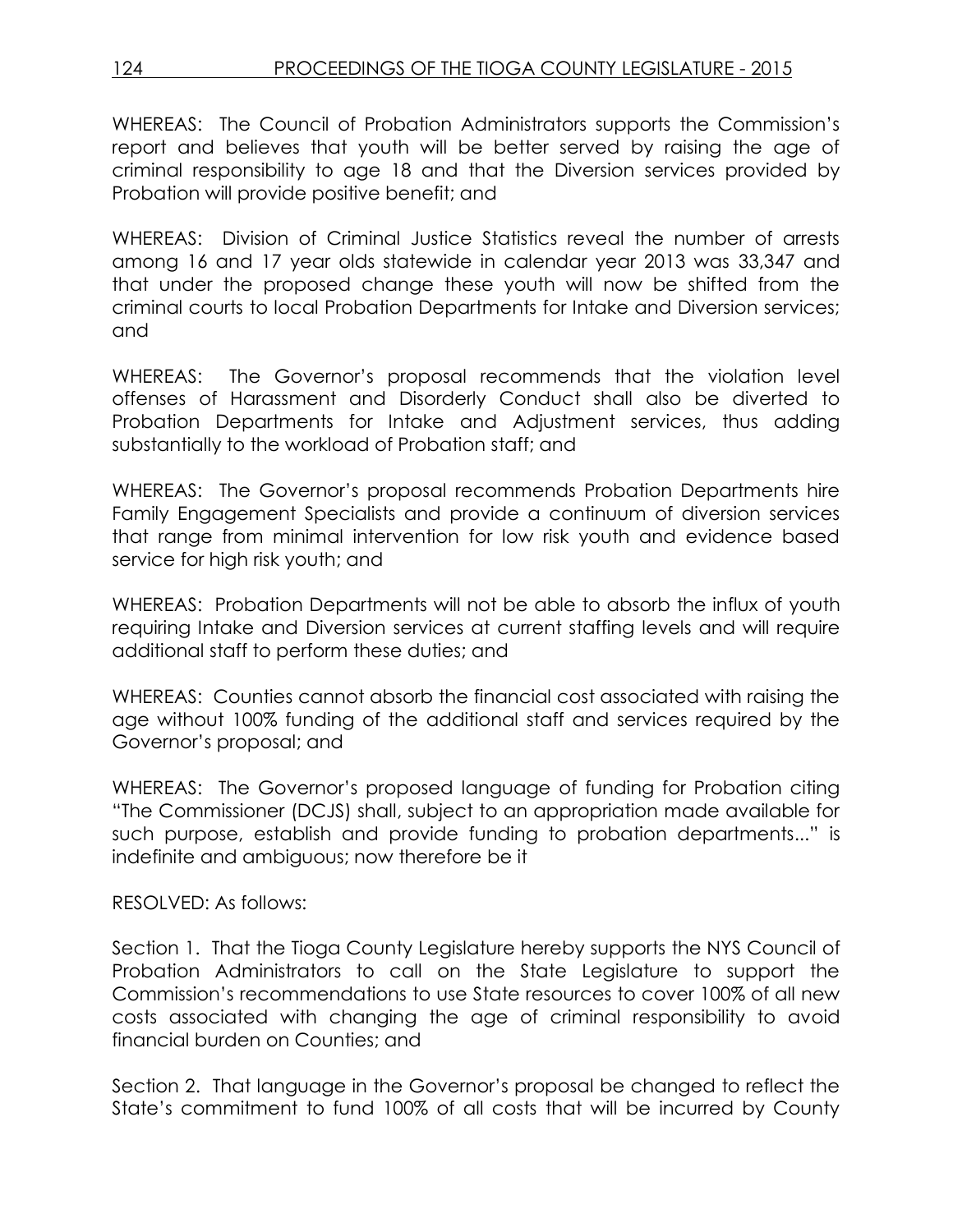Probation Departments and the County Attorney offices associated with raising the age of criminal responsibility; and

Section 3. That language be included to set aside designated funds from which Counties can draw, eliminating the need for Counties to exceed their 2% tax cap; and

Section 4. That copies of this resolution be forwarded to Governor Andrew Cuomo, NYS Majority Leader Dean G. Skelos, Independent Democratic Conference Leader Jeffrey D. Klein, NYS Assembly Speaker Carl E. Heastie, Minority Leader Brian M. Kolb, County Legislative Chairs and NYSAC.

### ROLL CALL VOTE

Yes – Legislators Standinger, Sullivan, Weston, Case, Hollenbeck, Huttleston, Monell, Sauerbrey, and Roberts.

No – None.

Absent – None.

RESOLUTION ADOPTED.

Legislator Hollenbeck moved for the adoption of the following resolution, seconded by Legislator Case.

REFERRED TO: FINANCE/LEGAL

RESOLUTION NO. 91–15 *RESOLUTION URGING THE NEW YORK STATE LEGISLATURE TO HONOR HOME RULE REVENUE REQUESTS IN A TIMELY AND ORDERLY FASHION BY ENACTING AN OMNIBUS SALES TAX BILL THAT RENEWS ALL COUNTY SALES TAX RATES AT CURRENT LEVELS*

WHEREAS: Counties continue to face significant challenges in balancing their budgets while also meeting the goals of the property tax cap and property tax freeze; and

WHEREAS: Counties must administer and pay for more than 40 state programs that can consume up to 85 percent of a county's entire budget; and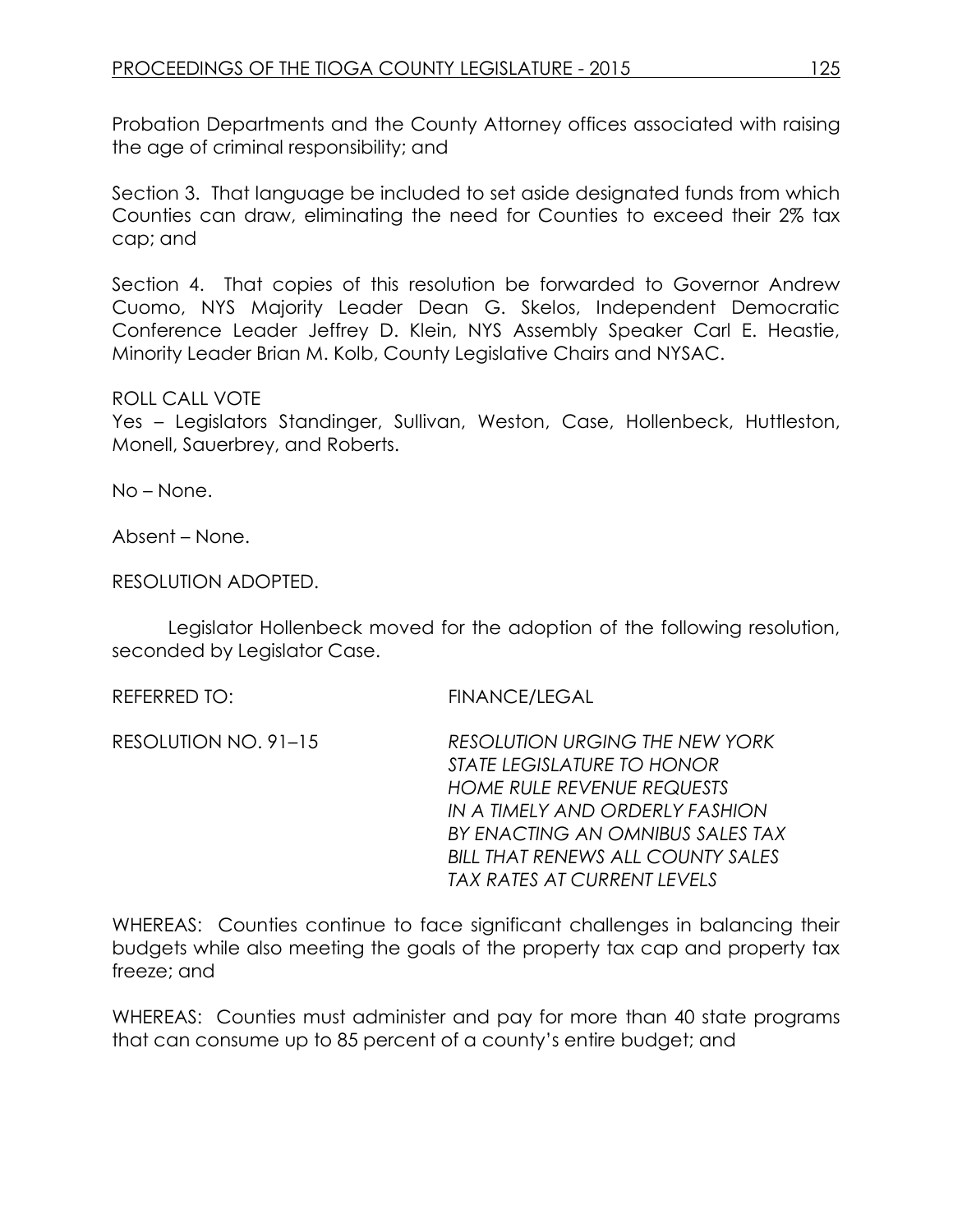WHEREAS: Many local revenue options must be approved by the State Legislature including local sales tax rates above three percent subject to state approvals every two years; and

WHEREAS: In 2013 one county was denied an extension of their local sales tax rate above three percent creating a shortfall exceeding \$5 million; and

WHEREAS: Counties' ability to raise revenues from the property tax are limited by the state imposed property tax cap; and

WHEREAS: Locally raised revenues are necessary to implement and deliver state mandated programs as well as local public health and safety, economic development and "quality of life" services demanded and expected in our communities; now therefore be it

RESOLVED: That the Tioga County Legislature calls upon the Governor and State Legislature to reform the home rule process so it works as efficiently as possible for local taxpayers, eliminates unnecessary and duplicative legislative activity at the state and local level that is currently required under state law, and allows county elected officials, in conjunction with residents in their respective communities, to determine the mix of locally raised revenues they deem least burdensome; and be it further

RESOLVED: That the state should renew current local sales tax rates in a single omnibus bill to streamline the process and improve government efficiency; and be it further

RESOLVED: That counties strongly encourage the state assembly to support recent efforts by the Governor and the Senate to allow counties to renew their existing local sales tax rates every two years without state legislature approval; and be it further

RESOLVED: That copies of this resolution be sent to the sixty-two counties of New York State encouraging member counties to enact similar resolutions; and be it further

RESOLVED: That copies of this resolution be sent to Governor Andrew M. Cuomo, the New York State Legislature, and all other deemed necessary and proper.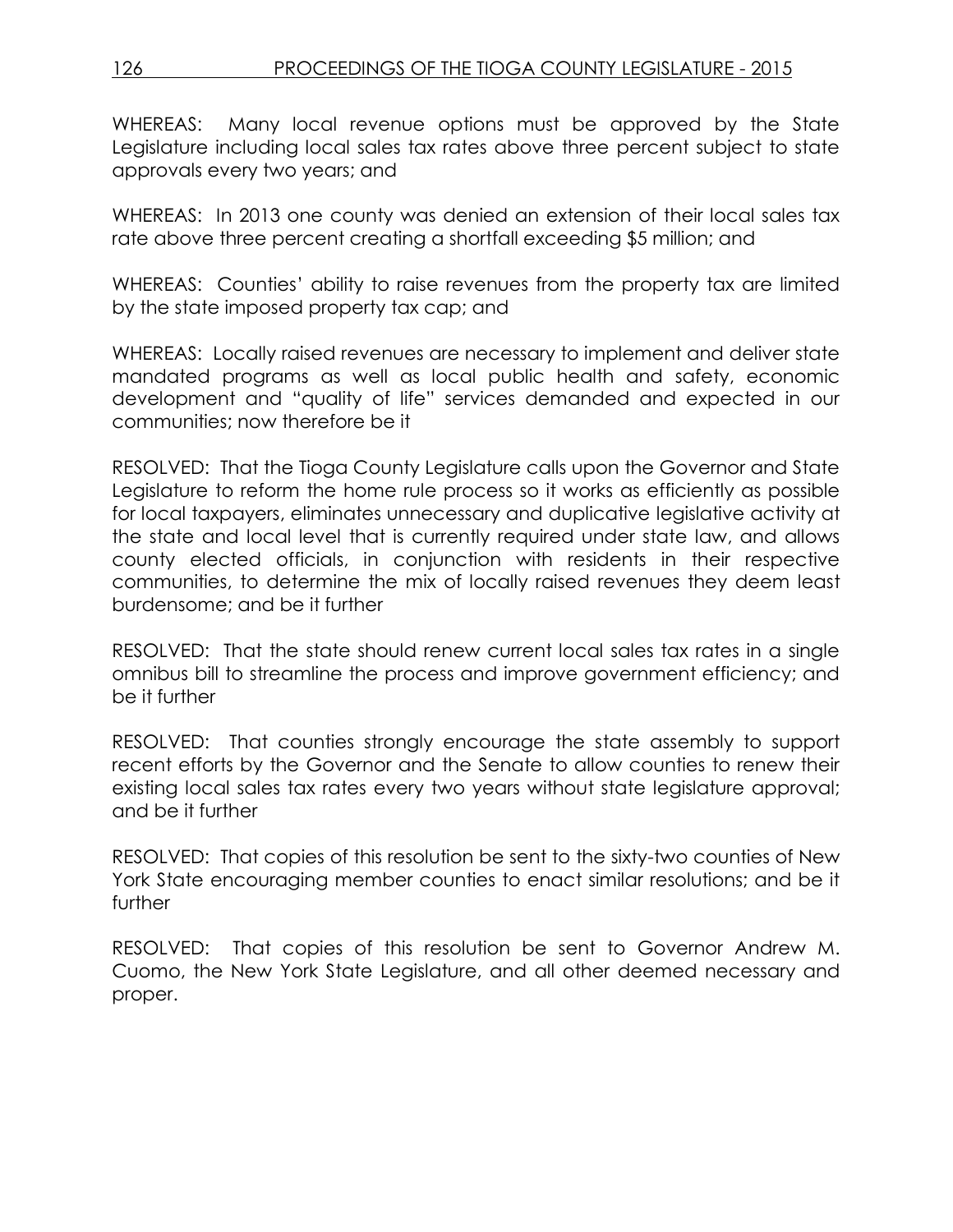ROLL CALL VOTE

Yes – Legislators Standinger, Sullivan, Weston, Case, Hollenbeck, Huttleston, Monell, Sauerbrey, and Roberts.

No – None.

Absent – None.

RESOLUTION ADOPTED.

Legislator Weston moved for the adoption of the following resolution, seconded by Legislator Hollenbeck.

REFERRED TO: PUBLIC SAFETY COMMITTEE

RESOLUTION NO. 92-15 *JAIL MEDICAL COSTS FOR PROVIDING HIV & HEPATITIS C TREATMENT FOR INMATES AT THE TIOGA COUNTY JAIL*

WHEREAS: In 2009, Governor Paterson signed into law the "Department of Health Oversight Law" (A.903/S.3842) as Chapter 419 of the laws of 2009 that requires the New York Department of Health (DOH) to conduct annual reviews of HIV and hepatitis C care in state and local correctional facilities; and

WHEREAS: This law mandates changes to healthcare provided in a correctional setting, making care in those institutions comparable to community standards of care; and

WHEREAS: Since the enactment of this law, county jails have been required to provide more extensive testing to inmates for HIV and hepatitis C, and more instances of these diseases have been discovered and subsequently required treatment; and

WHEREAS: County and jail officials have the responsibility for providing adequate and prompt medical treatment to inmates within their facilities; and

WHEREAS: The jail's medical professional ultimately determines the level and type of treatment each inmate should receive, depending on a number of factors including their disease and symptoms; and

WHEREAS: Recently, new drugs for treating Hepatitis C have been approved by the FDA with an estimated cost for the 24 week treatment of \$201,600.00; and

WHEREAS: For many counties, the cost of providing such treatment to inmates can be exorbitant, causing great financial strain to jail medical budgets; and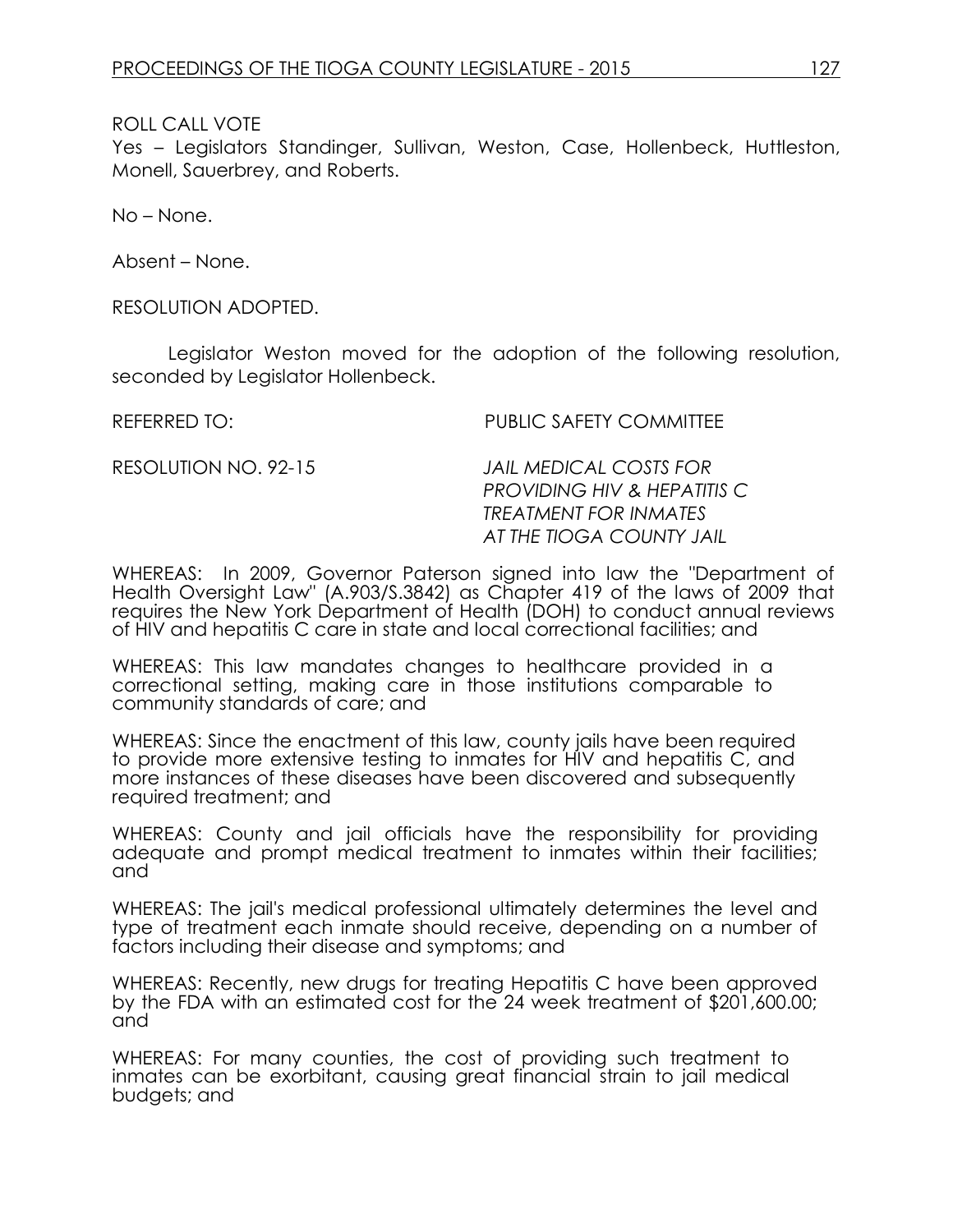WHEREAS: Once an individual begins treatment on this medication, he or she must continue the full course of treatment for it to be effective, which requires jail officials to monitor and maintain an inmate's treatment record and required doses over a period of time which may precede or follow their incarceration; and

WHEREAS: Tioga County has seen 24 cases of hepatitis C in our jail in the past year, this would make incurring costs for treatment of these inmates \$4,838,400 - 7 pills per week at \$1,200 each, multiplied by 24 weeks equals \$201,600 per inmate; and

WHEREAS: The state enacted this new law without providing financial support to counties to be able to provide this new level of care and treatment to individuals diagnosed with these diseases now therefore be it

RESOLVED: That the Tioga County Legislature calls for the state to provide support and 100% financial reimbursement to the counties to offset the costs of providing HIV and Hepatitis C treatment to incarcerated individuals; and be it further

RESOLVED: That copies of this resolution be sent to Governor Andrew M. Cuomo, members of the New York State Legislature, the Commissioner of the NYS Department of Health, the NYS Commission of Correction, the Association of Counties, and all others deemed necessary and proper.

#### ROLL CALL VOTE

Yes – Legislators Standinger, Sullivan, Weston, Case, Hollenbeck, Huttleston, Monell, Sauerbrey, and Roberts.

No – None.

Absent – None.

RESOLUTION ADOPTED.

Legislator Huttleston moved for the adoption of the following resolution, seconded by Legislator Sullivan.

| REFERRED TO:         | <b>COUNTY CLERK COMMITTEE</b><br><b>FINANCE COMMITTEE</b>                                                              |
|----------------------|------------------------------------------------------------------------------------------------------------------------|
| RESOLUTION NO. 93-15 | REQUEST THAT NEW YORK STATE AUTHORIZE A<br>SUBSTANTIAL INCREASE IN COUNTIES DMV<br><b>REVENUE RETENTION PERCENTAGE</b> |

WHEREAS: 51 of the 62 New York Counties are mandated by New York State to operate a local Department of Motor Vehicles Office (DMV); and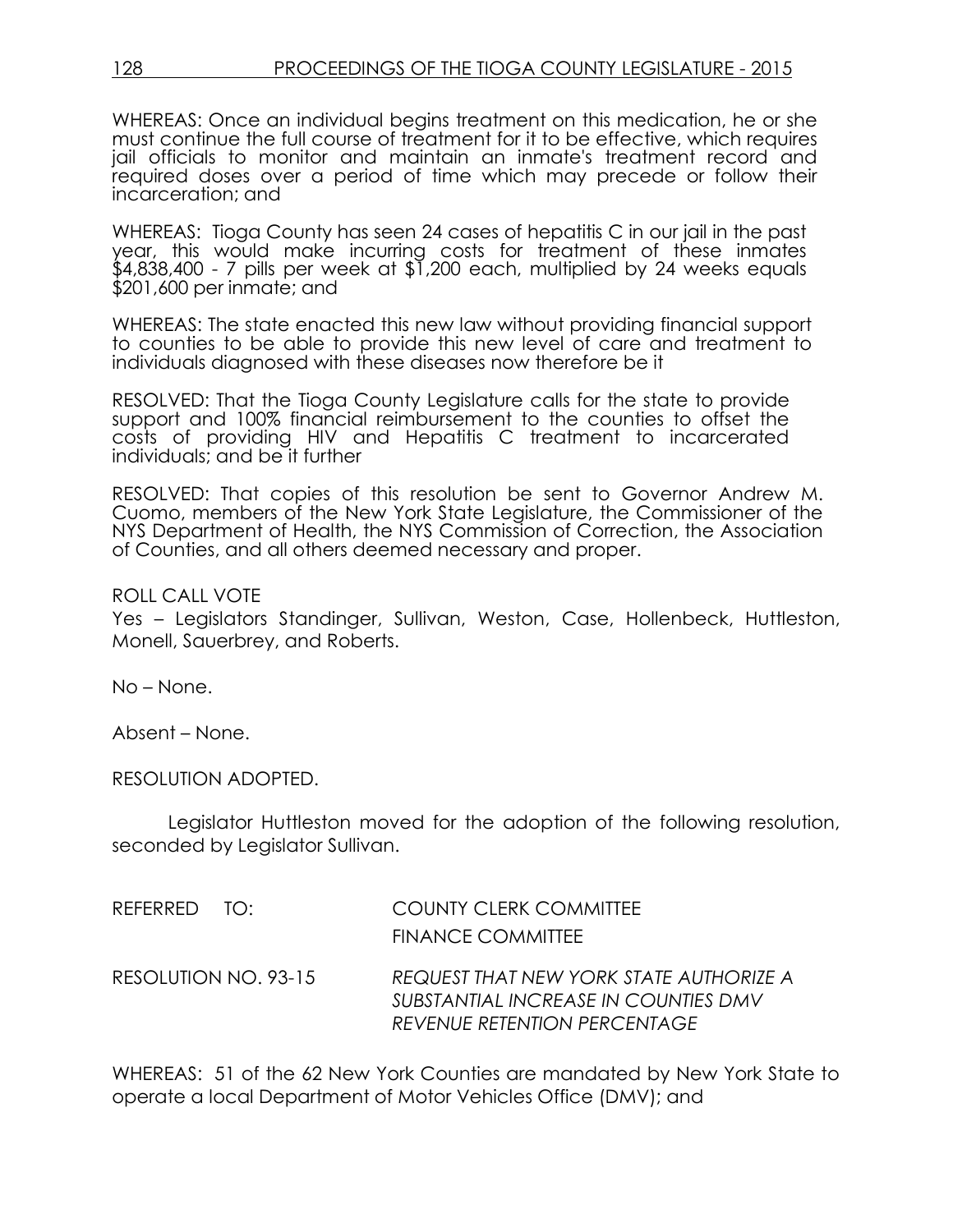WHEREAS: Under current law the State of New York receives 87.3% of all fees collected from work performed by the county operated DMV; and

WHEREAS: The remaining 12.7% county share has not been increased since 1999, yet the county operational costs (salaries, overhead etc.) continue to rise; and

WHEREAS: There is a clear inequity present when a county DMV office provides full time services to fulfill NYSDMV requirements, and the state in turn collects 87.3% of the revenue collected by the county; and

WHEREAS: Increasing the county's DMV revenue share will not result in any increased costs or fees to local residents or taxpayers and will provide counties with needed revenue; therefore be it

RESOLVED: That the Tioga County Legislature calls upon Governor Andrew M Cuomo and members of the State Legislature to authorize a substantial increase in the counties DMV revenue retention percentage; and be it further

RESOLVED: That the Clerk of the Tioga County Legislature forward copies of this Resolution to Governor Andrew M Cuomo and our State Legislature.

#### ROLL CALL VOTE

Yes – Legislators Standinger, Sullivan, Weston, Case, Hollenbeck, Huttleston, Monell, Sauerbrey, and Roberts.

No – None.

Absent – None.

#### RESOLUTION ADOPTED.

Legislator Case moved for the adoption of the following resolution, seconded by Legislator Hollenbeck.

REFERRED TO: ED&P COMMITTEE

RESOLUTION NO. 94-15 *AUTHORIZATION TO SUBMIT APPLICATION TO NEW YORK HOMES AND COMMUNITY RENEWAL FOR FUNDING AND TO ADMINISTER A 2015 NEW YORK MAIN STREET PROGRAM FOR THE 2015 WAVERLY DOWNTOWN REVITALIZATION PROGRAM*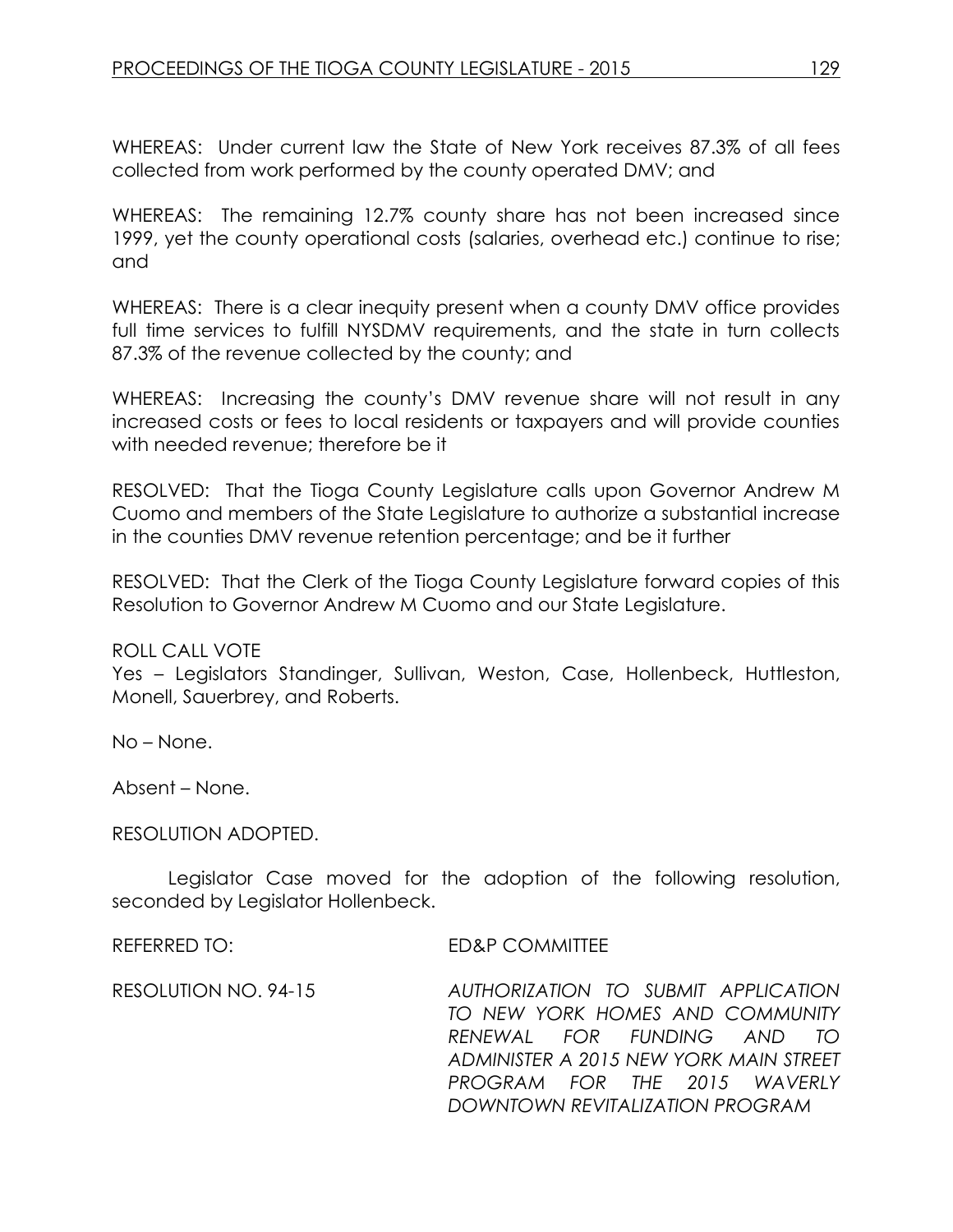WHEREAS: Tioga County Economic Development and Planning desires to apply for up to \$250,000.00 in financial assistance through the 2015 Consolidated Funding Application under the 2015 New York Main Street Program; and

WHEREAS: The application proposes funding to assist property owners to complete building renovations to targeted, contiguous downtown "main street" buildings along Broad Street in the downtown central business district of the Village of Waverly; and

WHEREAS: The proposed funding will contribute to ongoing community revitalization efforts; and

WHEREAS: The grant application requires that the applicant obtain the approval and endorsement of the governing body of the municipality making application and in which the project will be located; and

WHEREAS: The Village of Waverly is in support of this application to the 2015 New York Main Street program for revitalization of commercial and residential uses that make up the "Main Street" Broad Street area of the Village of Waverly; therefore be it

RESOLVED: That the Tioga County Legislature approves and endorses the 2015 New York Main Street Program grant application for assistance prepared and to be submitted by the Tioga County Economic Development and Planning Office.

### ROLL CALL VOTE

Yes – Legislators Standinger, Sullivan, Weston, Case, Hollenbeck, Huttleston, Monell, Sauerbrey, and Roberts.

No – None.

Absent – None.

RESOLUTION ADOPTED.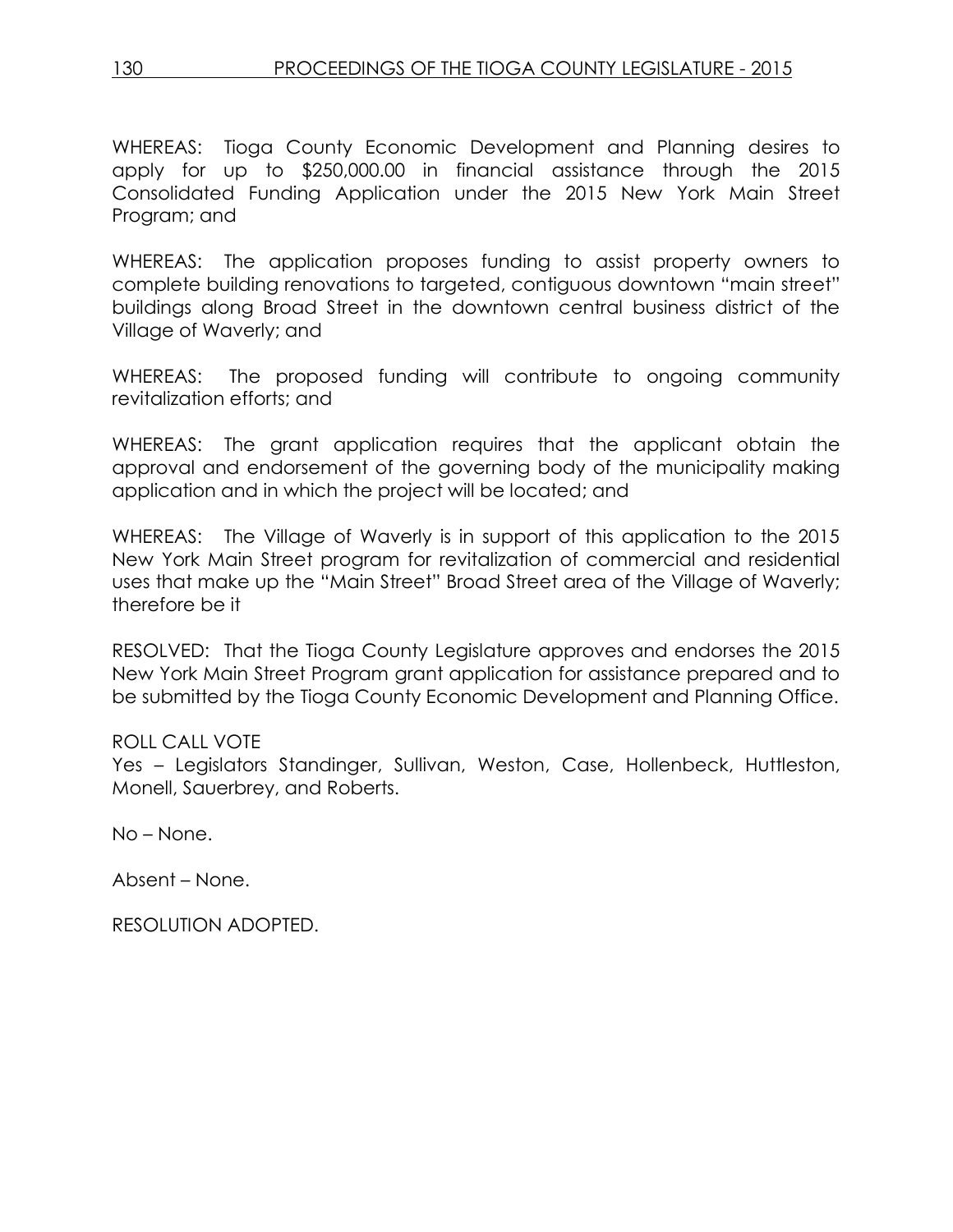Legislator Weston moved for the adoption of the following resolution, seconded by Legislator Hollenbeck.

| REFERRED TO:         | <b>PUBLIC SAFETY COMMITTEE</b>                                                                                                     |
|----------------------|------------------------------------------------------------------------------------------------------------------------------------|
| RESOLUTION NO. 95-15 | AUTHORIZE THE ACCEPTANCE OF<br><b>INTEROPERABLE COMMUNICATIONS</b><br>EQUIPMENT FROM NYS DHSES<br><b>FIRE COORDINATOR'S OFFICE</b> |
|                      |                                                                                                                                    |

WHEREAS: The NYS Division of Homeland Security and Emergency Services has announced interoperable communications grant funding; and

WHEREAS: The New York State Division of Homeland Security and Emergency Services is deploying the Mutualink emergency incident collaboration technology and making such equipment available to all Counties in the State at no cost to the County; and

WHEREAS: County Policy #47 requires that a resolution be approved before any such application be submitted; therefore be it

RESOLVED: That the Tioga County Fire Coordinator's Office be authorized to submit the appropriate grant application for the purpose of securing this funding and authorize the Chair of the Legislature to sign such application and contract after approval of the County Attorney.

#### ROLL CALL VOTE

Yes – Legislators Standinger, Sullivan, Weston, Case, Hollenbeck, Huttleston, Monell, Sauerbrey, and Roberts.

No – None.

Absent – None.

RESOLUTION ADOPTED.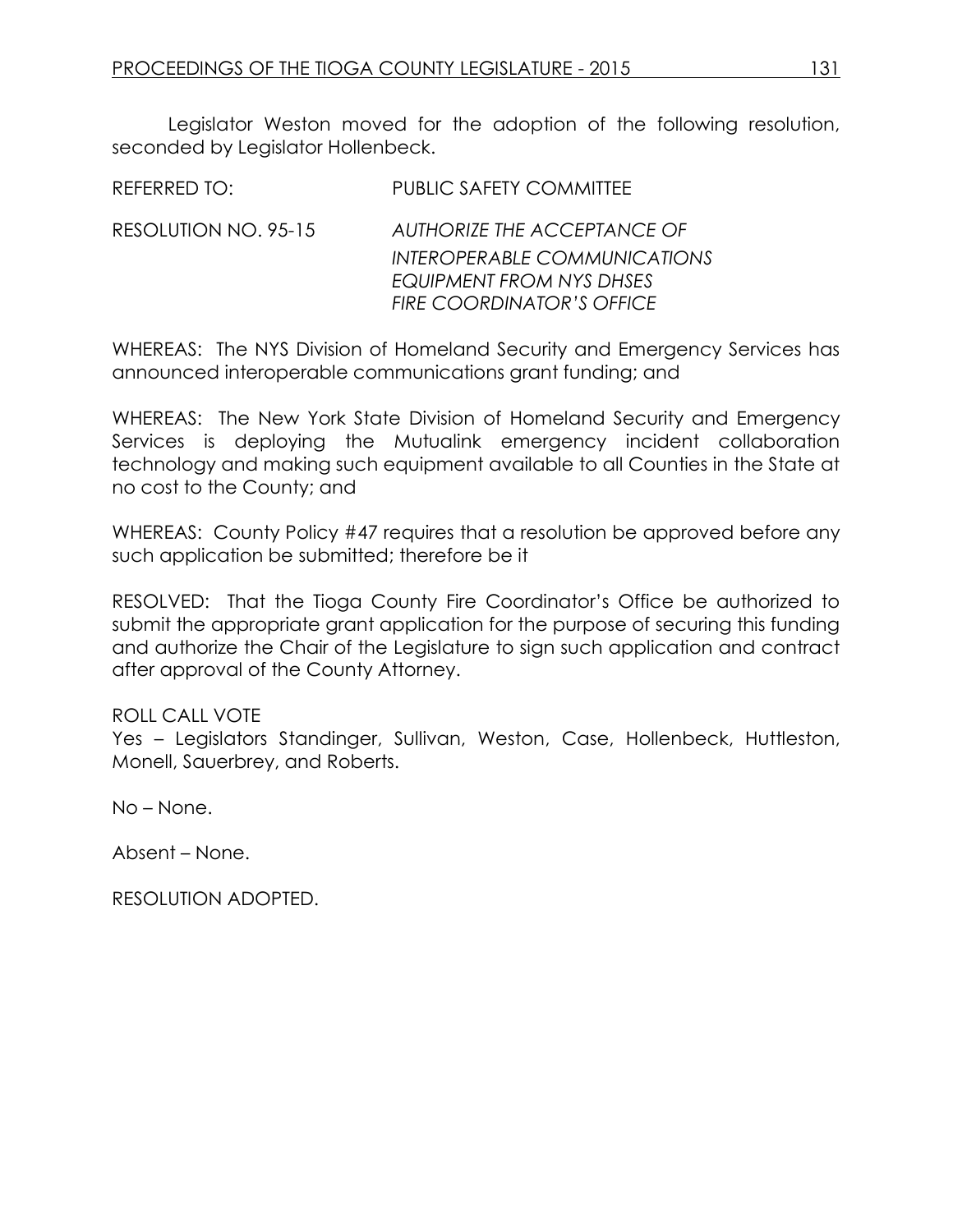Legislator Weston moved for the adoption of the following resolution, seconded by Legislator Hollenbeck.

REFERRED TO: PUBLIC SAFETY COMMITTEE

RESOLUTION NO. 96-15 *AUTHORIZE THE SUBMISSION OF A ROUND 4 STATEWIDE INTEROPERABLE COMMUNICATIONS GRANT APPLICATION – FIRE COORDINATORS OFFICE*

WHEREAS: The NYS Division of Homeland Security and Emergency Services has announced interoperable communications grant funding; and

WHEREAS: County Policy #47 requires that a resolution be approved before any such application be submitted; therefore be it

RESOLVED: That the Tioga County Fire Coordinator's Office be authorized to submit the appropriate grant application for the purpose of securing this funding and authorize the Chair of the Legislature to sign such application.

ROLL CALL VOTE

Yes – Legislators Standinger, Sullivan, Weston, Case, Hollenbeck, Huttleston, Monell, Sauerbrey, and Roberts.

No – None.

Absent – None.

RESOLUTION ADOPTED.

Legislator Case moved for the adoption of the following resolution, seconded by Legislator Hollenbeck.

REFERRED TO: ED&P COMMITTEE

RESOLUTION NO. 97-15 *REQUEST NYS LIQUOR AUTHORITY TO CHANGE OFF PREMISES BEER CLOSING HOURS* 

WHEREAS: Certain Tioga County retailers, licensed to sell beer for consumption off premises, have requested that the hours for sale of beer be changed; and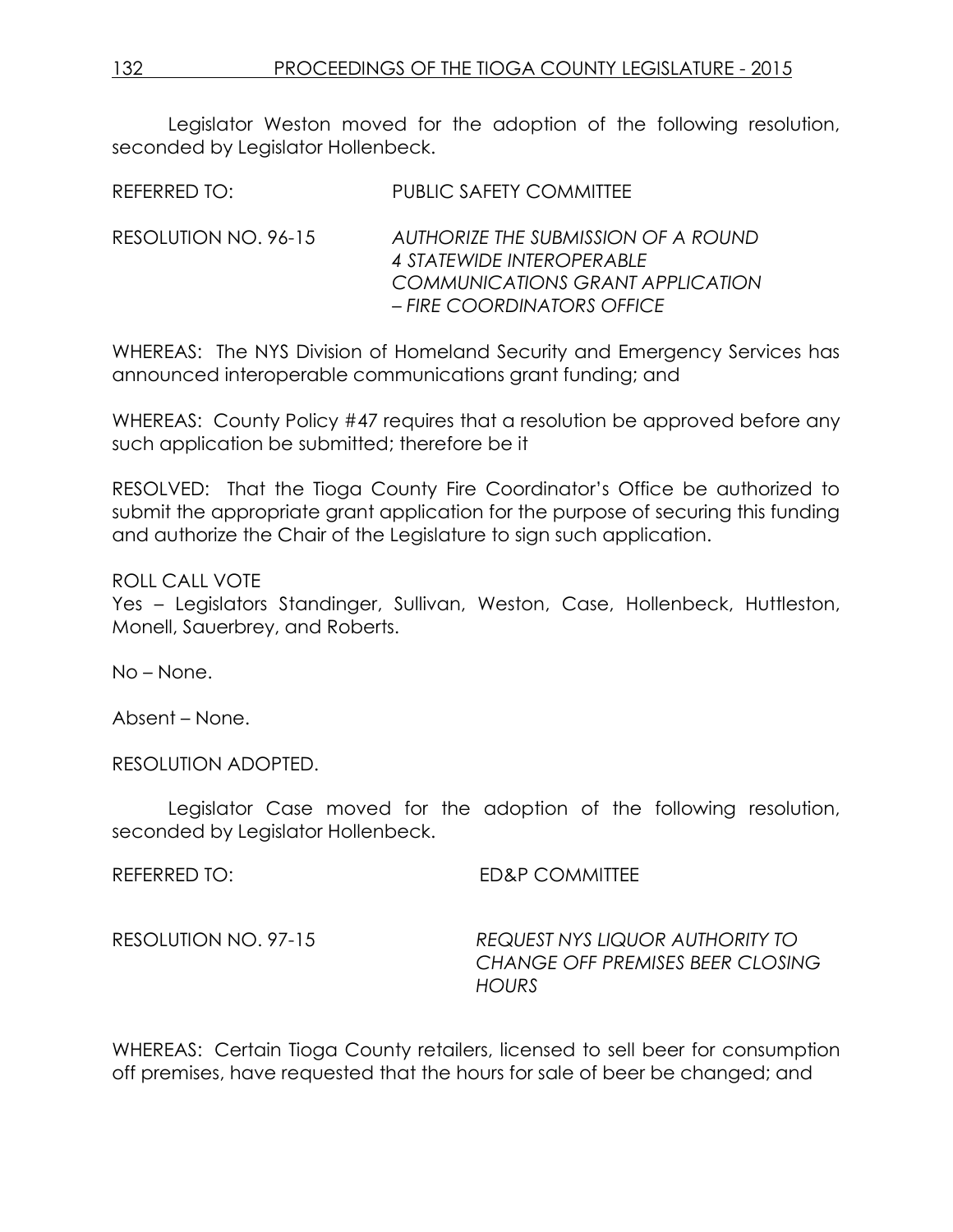WHEREAS: The New York State Liquor Authority establishes the hours when beer can be sold by licensed retailers for off premises consumption; and

WHEREAS: The New York State Alcoholic Beverage Control Law Section 17 authorizes the NYS Liquor Authority to consider changing the hours of sale when requested to do so by the County Legislature; therefore be it

RESOLVED: That the Tioga County Legislature does hereby request that the NYS Liquor Authority consider changing the Tioga County Off Premises Beer Closing Hours as follows:

Change from: 1:00 AM to 8:00 AM on Weekdays and Saturdays

To: 1:00 AM to 6:00 AM on Weekdays and Saturdays

And be it further

RESOLVED: That all other Tioga County Closing Hours remain the same.

### ROLL CALL VOTE

Yes – Legislators Standinger, Sullivan, Weston, Case, Hollenbeck, Huttleston, Monell, Sauerbrey, and Roberts.

No – None.

Absent – None.

RESOLUTION ADOPTED.

Legislator Case moved for the adoption of the following resolution, seconded by Legislator Hollenbeck.

| REFERRED TO:         | ED&P LEGISLATIVE COMMITTEE                                                                   |
|----------------------|----------------------------------------------------------------------------------------------|
| RESOLUTION NO. 98-15 | AMEND RESOLUTION NO. 68-15 APPOINT<br>MEMBERS TO THE SUSQUEHANNA HERITAGE AREA<br>COMMISSION |

WHEREAS: Per resolution 68-15, the Tioga County Legislature resolved for the Economic Development and Planning Committee to recommend a designee for the position of Municipal Representative to the Susquehanna Heritage Area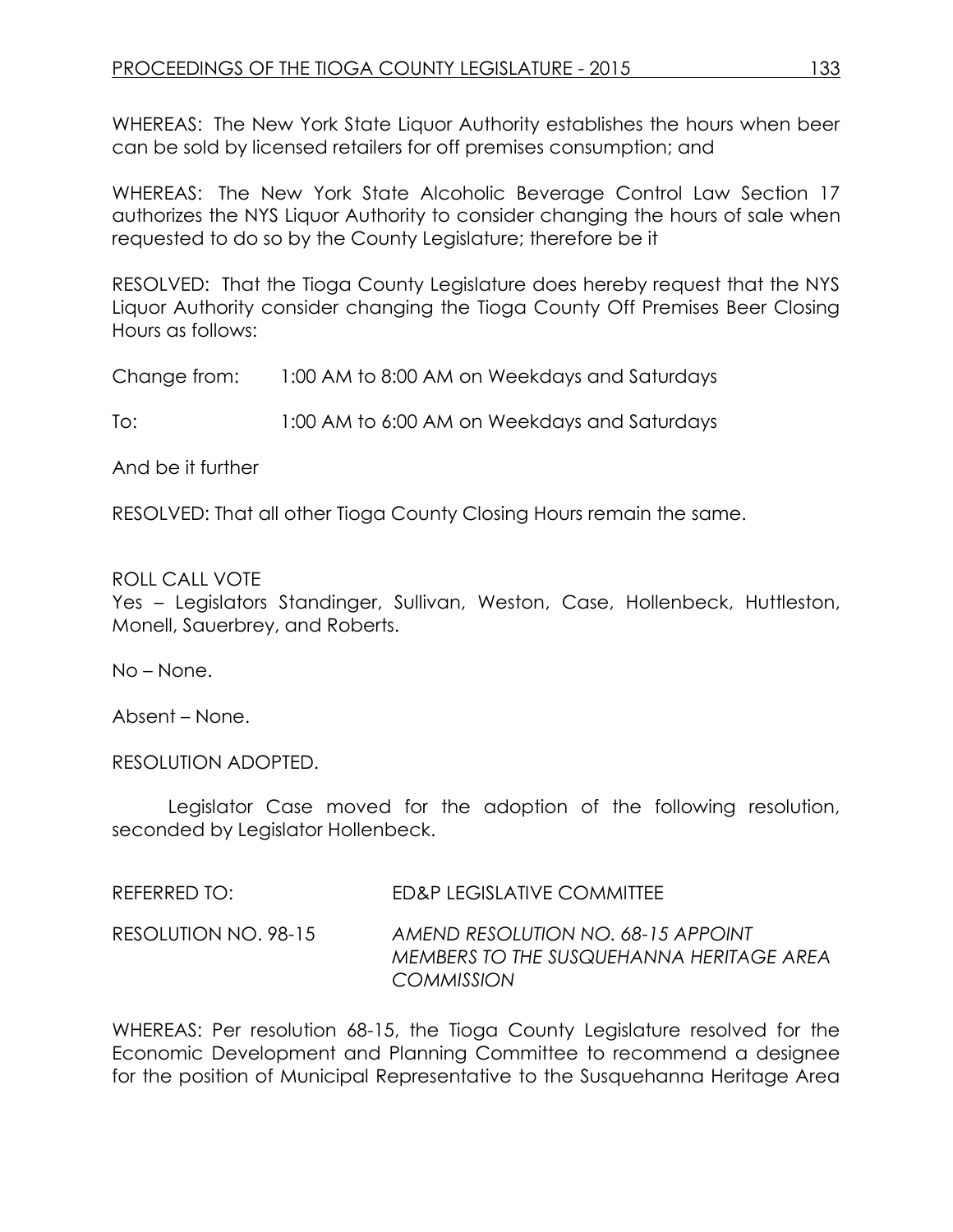Commission for the term of office of the County Legislative Chair who appoints said person; and

WHEREAS: Per resolution 27-14, the Tioga County Legislature resolved for the appointment of the Tourism Office Director as the Susquehanna Heritage Area Advisory Board Member for term of office of the County Legislative Chair who appoints said person; and

WHEREAS: Upon further review by the Economic Development and Planning Committee it has been proposed that both the Municipal Representative and Advisory Board Member positions, be made by recommendation of the Economic Development and Planning Committee; therefore be it

RESOLVED: That resolution 68-15 shall be amended as follows: That the Economic Development and Planning Committee hereby recommend designees for the Municipal Representative and also the Advisory Board Member on the Susquehanna Heritage Area Commission for the term of office of the County Legislative Chair who appoints said person.

### ROLL CALL VOTE

Yes - Legislators Standinger, Sullivan, Weston, Case, Hollenbeck, Huttleston, Monell, Sauerbrey, and Roberts.

No – None.

Absent – None.

RESOLUTION ADOPTED.

Legislator Weston moved for the adoption of the following resolution, seconded by Legislator Sullivan.

| REFERRED TO: | <b>LEGISLATIVE WORKSESSION</b> |
|--------------|--------------------------------|
|              |                                |

| RESOLUTION NO. 99-15 | <b>APPOINT MEMBER</b>   |
|----------------------|-------------------------|
|                      | FISH & WILDLIFE         |
|                      | <b>MANAGEMENT BOARD</b> |

WHEREAS: Jeff Barnes, Sportsman Member of the Fish and Wildlife Management Board has resigned; and

WHEREAS: William J. Woods, Jr. has expressed an interest in serving on the Fish and Wildlife Management Board in the Sportsman Member position; therefore be it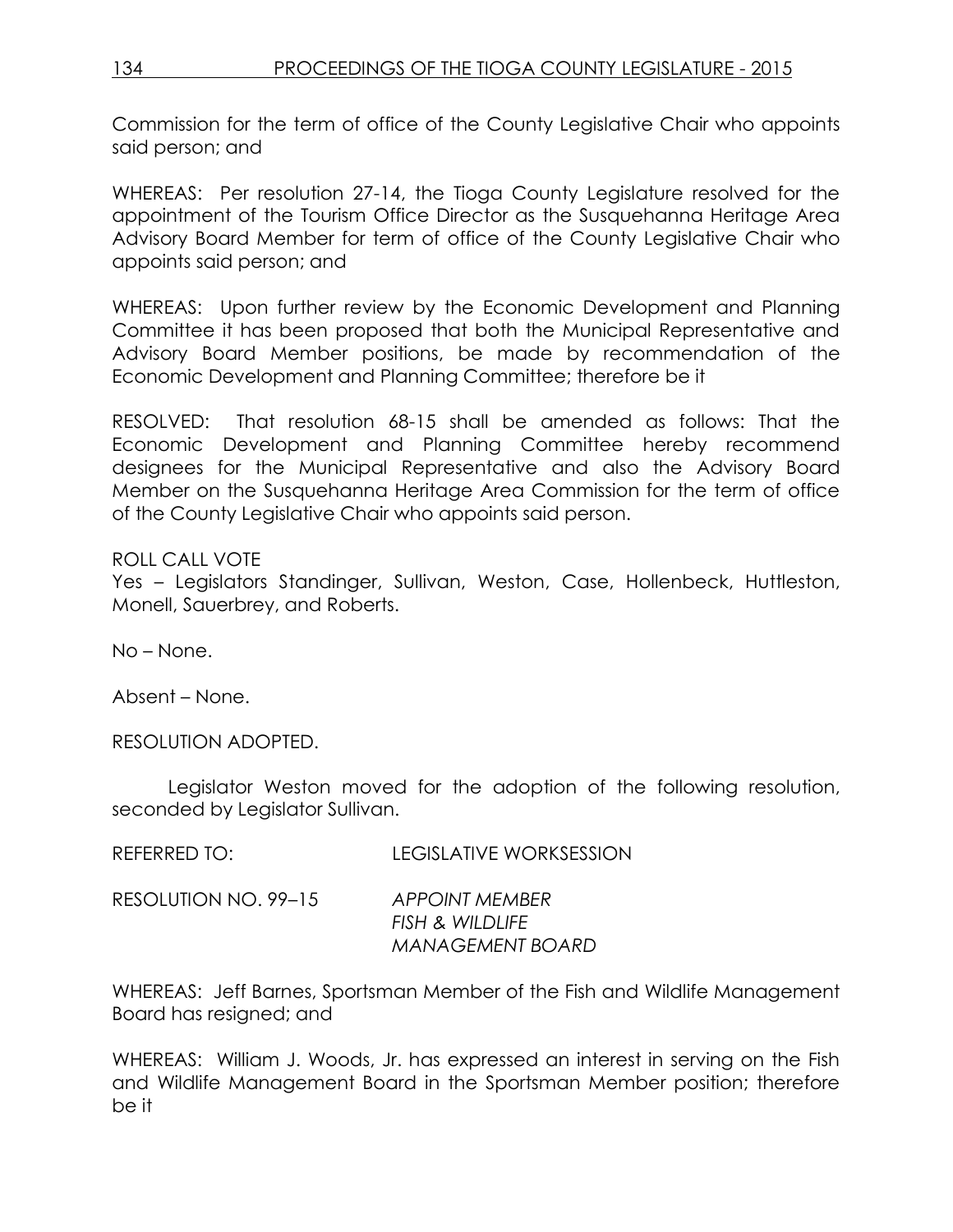RESOLVED: That William J. Woods, Jr. be appointed as the Sportsman Member to the Fish and Wildlife Management Board, filling the unexpired term of Jeff Barnes, effective April 15, 2015 through December 31, 2015.

#### ROLL CALL VOTE

Yes – Legislators Standinger, Sullivan, Weston, Case, Hollenbeck, Huttleston, Monell, Sauerbrey, and Roberts.

No – None.

Absent – None.

RESOLUTION ADOPTED.

Legislator Case moved for the adoption of the following resolution, seconded by Legislator Hollenbeck.

| REFERRED TO: I        | ED&P COMMITTEE<br>PUBLIC WORKS COMMITTEE                                    |
|-----------------------|-----------------------------------------------------------------------------|
| RESOLUTION NO. 100-15 | APPOINT ALTERNATE MEMBER TO THE<br><b>BROOME-TIOGA STORMWATER COALITION</b> |

WHEREAS: Per Resolution 84-14, the Tioga County Legislature authorized Tioga County's participation in an updated intermunicipal agreement with 16 other municipalities in Broome and Tioga Counties that comprise the Broome-Tioga Stormwater Coalition for the purpose of cooperatively implementing mandated stormwater management activities in a manner that is compliant with NYS DEC's Phase II Stormwater regulations and designated the County Planning Director as Tioga County's official representative on said Coalition; and

WHEREAS: The Broome-Tioga Stormwater Coalition (BTSC) now is requiring the designation of an alternate representative from each of the participating municipalities which has to be another staff person from each municipal entity who will attend meetings when the County Planning Director cannot; and

WHEREAS: Tioga County's Materials Recovery Manager is the only other county staff person who has working knowledge of MS4 Phase II Stormwater Regulations and the management of stormwater pollution problems in general; therefore be it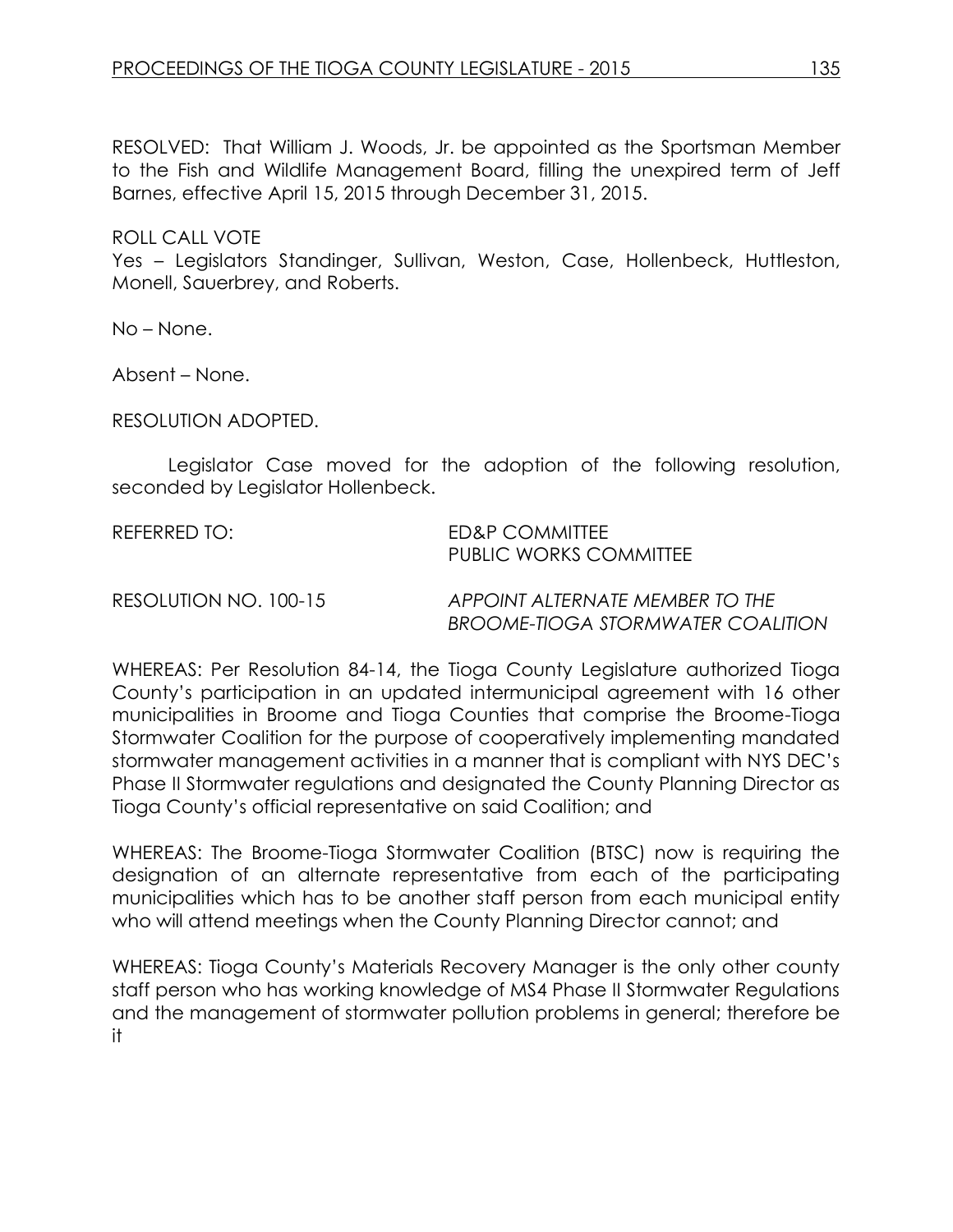RESOLVED: That the Tioga County Legislature hereby designates the Materials Recovery Manager as the alternate Tioga County representative to the Broome-Tioga Stormwater Coalition.

ROLL CALL VOTE

Yes – Legislators Standinger, Sullivan, Weston, Case, Hollenbeck, Huttleston, Monell, Sauerbrey, and Roberts.

No – None.

Absent – None.

RESOLUTION ADOPTED.

Legislator Case moved for the adoption of the following resolution, seconded by Legislator Hollenbeck.

REFERRED TO: ED&P COMMITTEE

RESOLUTION NO. 101-15 *APPOINT REAP BOARD MEMBER*

WHEREAS: The By-Laws of the REAP Board require that the Legislature nominate one person to act as its member in the REAP Board of Directors; and

WHEREAS: The REAP Legislative appointment has been vacant since February 2012; and

WHEREAS: Bryant Myers, Economic Development Specialist, is willing to serve on the REAP Board of Directors; therefore be it

RESOLVED: That Bryant Myers, Economic Development Specialist, be hereby appointed to the REAP Board for a two year term from April 15, 2015 through April 14, 2017.

ROLL CALL VOTE Yes – Legislators Standinger, Sullivan, Weston, Case, Hollenbeck, Huttleston, Monell, Sauerbrey, and Roberts.

No – None.

Absent – None.

RESOLUTION ADOPTED.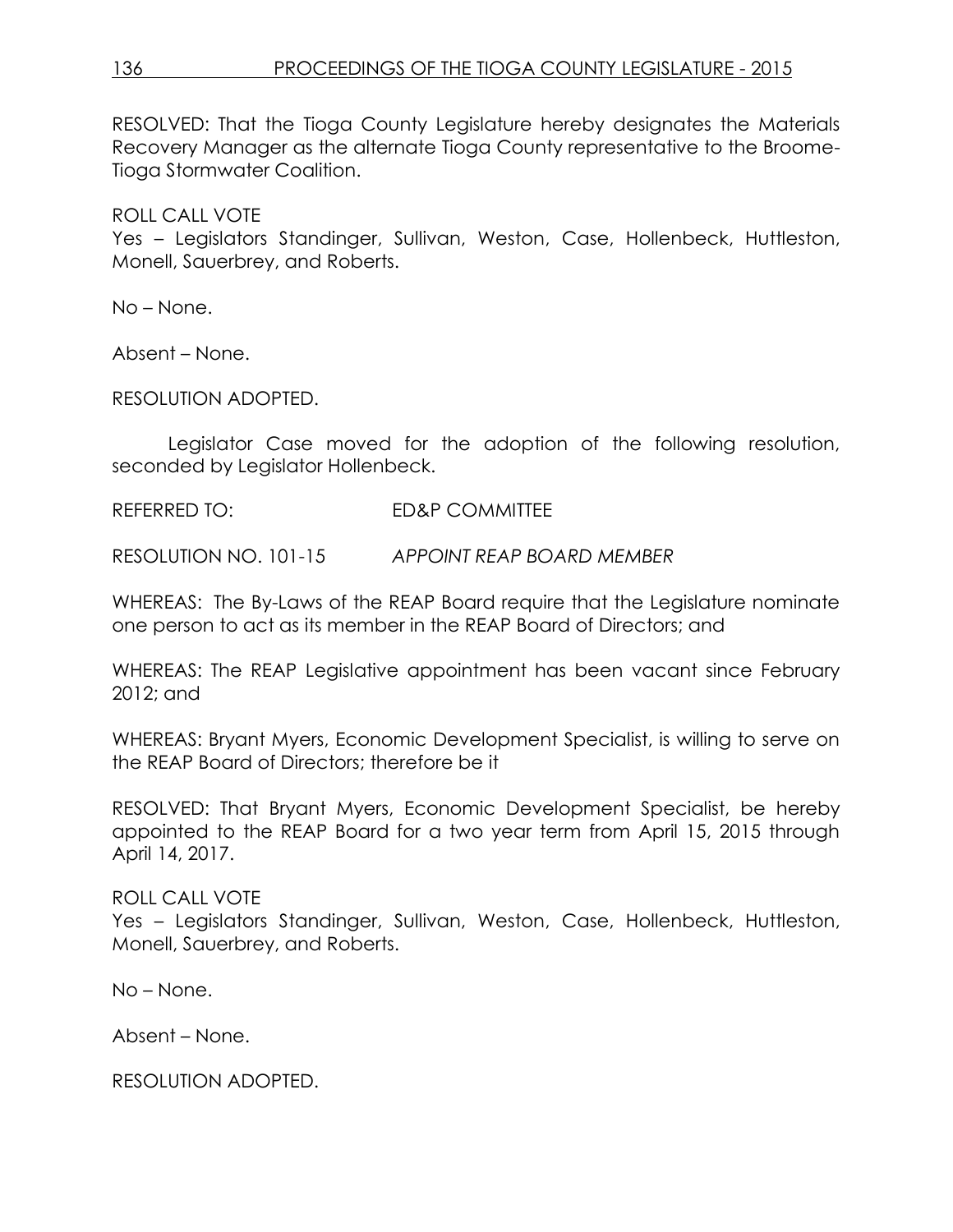Legislator Roberts moved for the adoption of the following resolution, seconded by Legislator Sullivan.

| REFERRED TO:          | PUBLIC WORKS              |
|-----------------------|---------------------------|
| RESOLUTION NO. 102-15 | AWARD BRIDGE PREVENTATIVE |
|                       | MAINTENANCE PIN#9753.83   |

WHEREAS: The Bridge Preventative Maintenance Project PIN#9753.83 has been placed on the FHWA Program; and

*CONSTRUCTION CONTRACT*

WHEREAS: The project will be funded as follows:

| FEDERAL: | 80% |
|----------|-----|
| State:   | 15% |
| Local:   | 5%  |

And

WHEREAS: The Commissioner of Public Works received sealed bids for the construction phase of this project on 3/30/15 and the results were as follows:

| R. DeVincentis            | Binghamton, NY | \$383,000 |
|---------------------------|----------------|-----------|
| <b>Dycon Construction</b> | Pine City, NY  | \$214,671 |

And

WHEREAS: McFarland Johnson, Binghamton, NY have completed the review of the bids and finds the low bidder Dycon Construction, Pine City, NY meets all of the qualifications of the bid specifications contingent upon NYSDOT's award concurrence; therefore be it

RESOLVED: That the Tioga County Legislature authorize awarding the bid to Dycon Construction, Pine City, NY not to exceed \$214,671 to be paid out of the Bridge Preventative Maintenance Program account D5110.40 use code 50; and be it further

RESOLVED: That the Tioga County Legislature authorizes the following transfer of funds: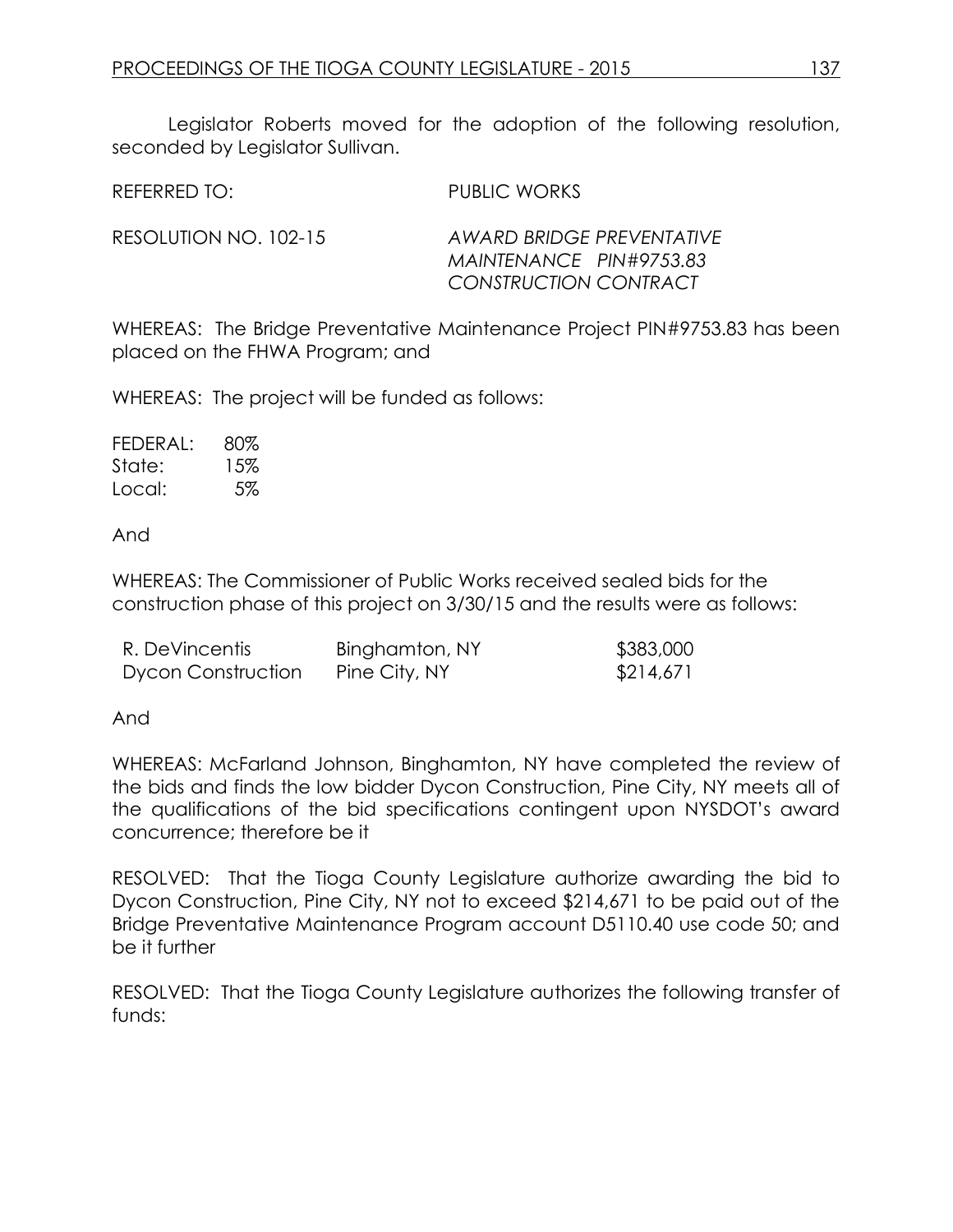FROM: Federal Aid Bridge Projects Account D4502 \$172,905.60 State Aid Project D3502 \$ 32,419.80

TO: Bridge Maintenance Project Account D5110.40-50 \$205,325.40

ROLL CALL VOTE

Yes – Legislators Standinger, Sullivan, Weston, Case, Hollenbeck, Huttleston, Monell, Sauerbrey, and Roberts.

No – None.

Absent – None.

RESOLUTION ADOPTED.

Legislator Roberts moved for the adoption of the following resolution, seconded by Legislator Sullivan.

REFERRED TO: PUBLIC WORKS

RESOLUTION NO. 103-15 *AUTHORIZING THE IMPLEMENTATION AND FUNDING IN THE FIRST INSTANCE 100% OF THE FEDERAL-AID AND STATE "MARCHISELLI" PROGRAM-AID ELIGIBLE COSTS OF A TRANSPORTATION FEDERAL-AID PROJECT AND APPROPRIATING FUNDS THEREFORE*

WHEREAS: A Project for the Tioga County Bridge Maintenance Program, PIN 9753.83(the Project) is eligible for funding under Title 23 U.S. Code, as amended, that calls for the apportionment of the costs such program to be borne at the ratio of 80 % Federal funds and 20% non-Federal funds; and

WHEREAS: The County of Tioga desires to advance the Project by making a commitment of 100% of the Federal and non-Federal share of the costs of the Preliminary Engineering/Design and Construction and Construction Supervision and Inspection work; therefore be it

RESOLVED: That the Tioga County Legislature hereby approves the abovesubject project; and be it further

RESOLVED: That the Tioga County Legislature herby authorizes the County of Tioga to pay in the first instance100% of the Federal and non-Federal share of the cost of the Construction and Construction Supervision and Inspection work for the Project or the portions thereof; and be it further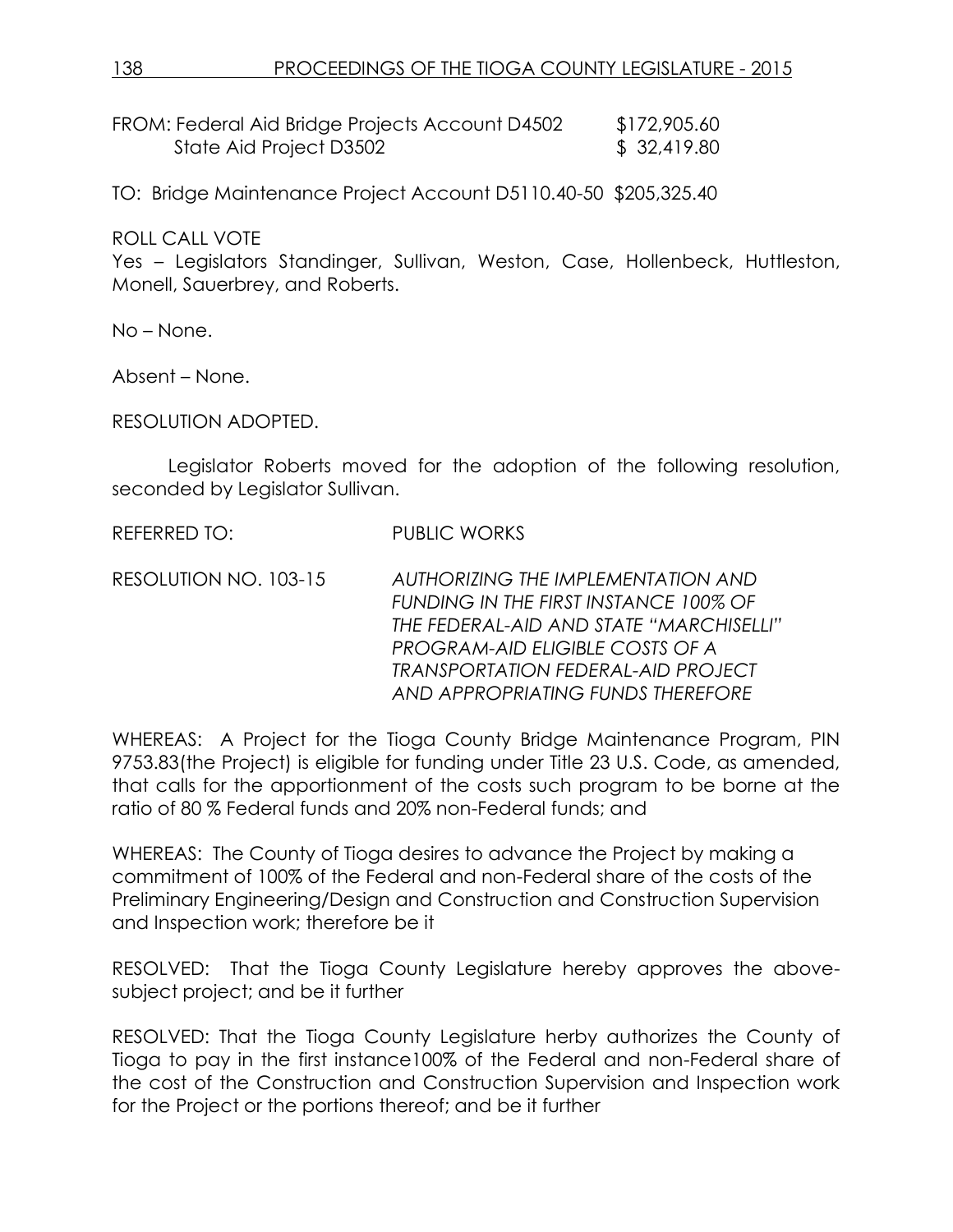RESOLVED: That the sum of \$216,132 is hereby appropriated from the Bridge Preventative Maintenance account D5110.40 use code 50 and made available to cover the cost of participation in the above phase of the Project; and be it further

RESOLVED: That in the event the full Federal and non-Federal share costs of the project exceeds the amount appropriated above, the Tioga County Legislature shall convene as soon as possible to appropriate said excess amount immediately upon the notification by the New York State Department of Transportation thereof; and be it further

RESOLVED: That the Chair of the Tioga County Legislature be and is hereby authorized to execute all necessary Agreements, certifications or reimbursement requests for Federal Aid and/or Marchiselli Aid on behalf of the County of Tioga with the New York State Department of Transportation in connection with the advancement or approval of the Project and providing for the administration of the Project and the municipality's first instance funding of project costs and permanent funding of the local share of Federal-aid and State-aid eligible Project costs and all Project costs within appropriations therefore that are not so eligible; and be it further

RESOLVED: That a certified copy of this resolution be filed with the New York State Commissioner of Transportation by attaching it to any necessary Agreement in connection with the Project; and be it further

RESOLVED: That this Resolution shall take effect immediately.

#### ROLL CALL VOTE

Yes – Legislators Standinger, Sullivan, Weston, Case, Hollenbeck, Huttleston, Monell, Sauerbrey, and Roberts.

No – None.

Absent – None.

RESOLUTION ADOPTED.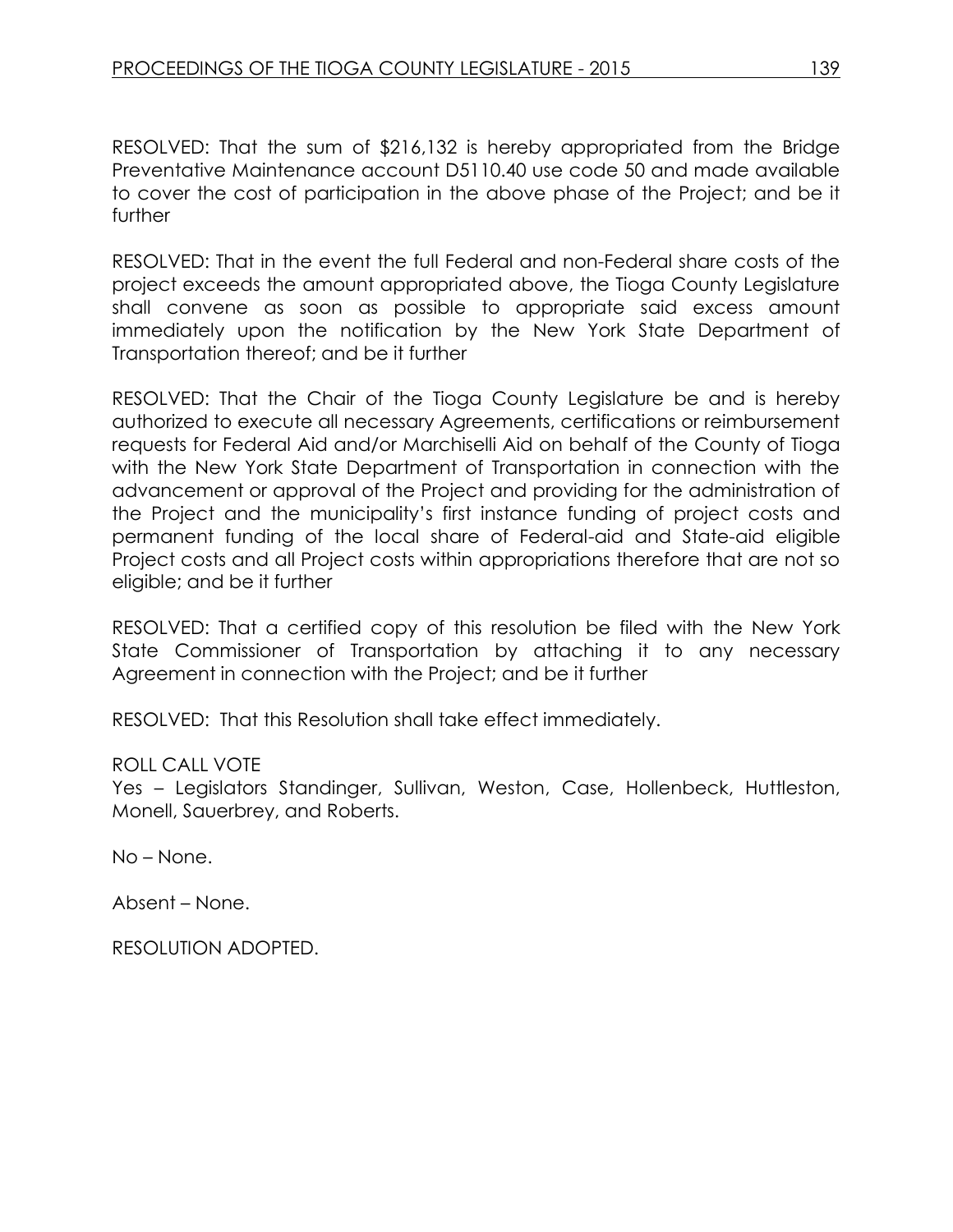Legislator Roberts moved for the adoption of the following resolution, seconded by Legislator Sullivan.

REFERRED TO: PUBLIC WORKS

RESOLUTION NO. 104-15 *APPROVE SUPPLEMENTAL AGREEMENT ELLIS CREEK RD. BRIDGES FOR DESIGN SERVICES*

WHEREAS: Tioga County bonded for a program for rehabilitation of various bridges; and

WHEREAS: Ellis Creek Rd. Bridges (BIN3334880 & BIN 3334900) is one project in the bridge bond program; and

WHEREAS: There were unanticipated soil encounters which necessitated deeper borings than originally budgeted for; and

WHEREAS: A subcontractor was hired to perform a subsurface investigation and geotechnical design to address this issue; therefore be it

RESOLVED: That the Tioga County Legislature approve the Supplemental Agreement for McFarland Johnson, Binghamton, NY in the amount of \$7,297 to be paid out of the following accounts:

| Ellis Creek Rd. Bridge Account H2014.01 | BIN: 3334880 | \$3,648.50 |
|-----------------------------------------|--------------|------------|
| Ellis Creek Rd. Bridge Account H2013.06 | BIN: 3334900 | \$3,648.50 |

### ROLL CALL VOTE

Yes – Legislators Standinger, Sullivan, Weston, Case, Hollenbeck, Huttleston, Monell, Sauerbrey, and Roberts.

No – None.

Absent – None.

RESOLUTION ADOPTED.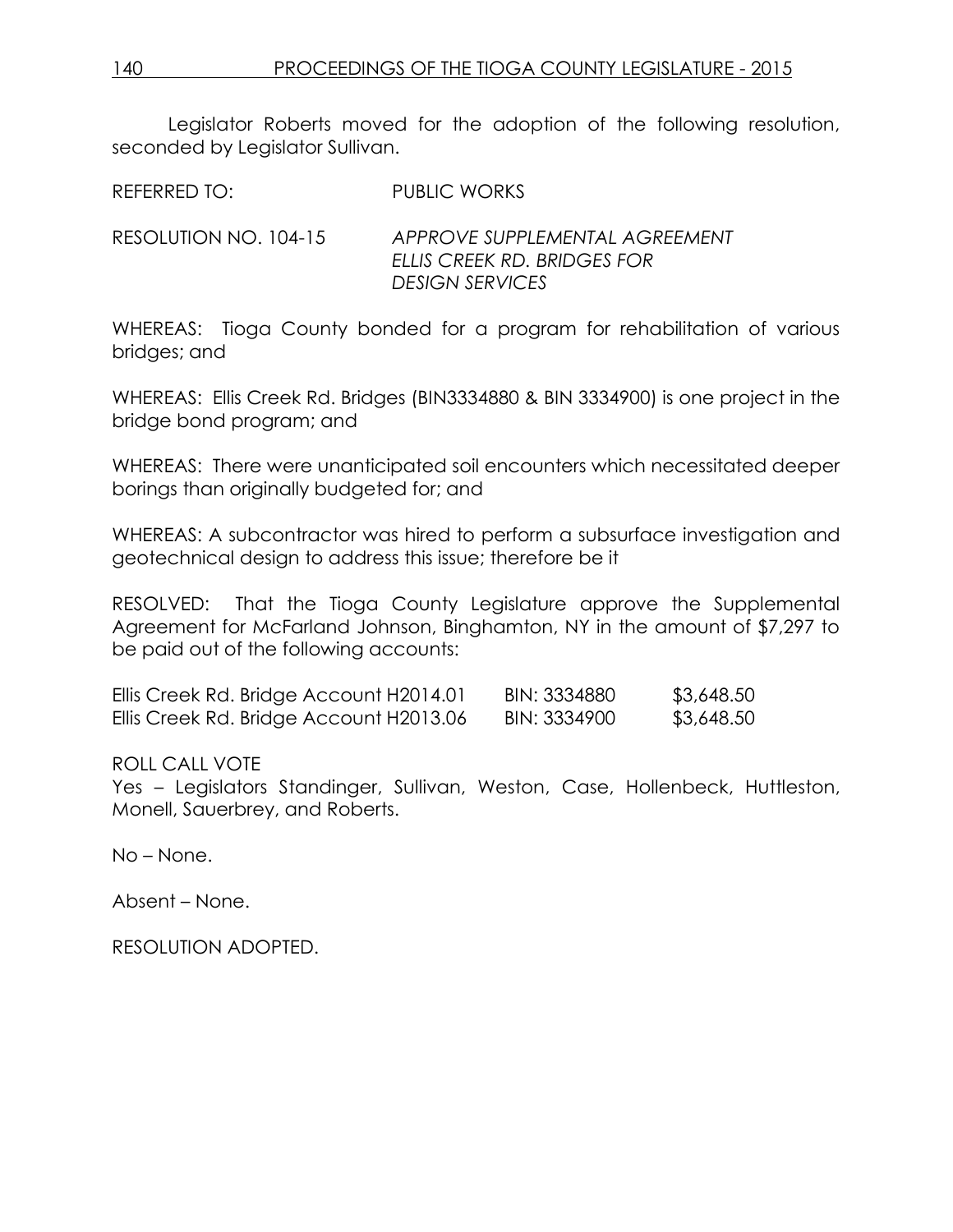Legislator Roberts moved for the adoption of the following resolution, seconded by Legislator Sullivan.

REFERRED TO: PUBLIC WORKS

RESOLUTION NO. 105-15 *APPROVE CHANGE ORDER FOR FLOOD MITIGATION PROJECT J & K PLUMBING & HEATING COUNTY OFFICE BUILDING*

WHEREAS: The Flood Mitigation HVAC Contractor for the County Office Building was awarded on resolution 341-13 to J & K Plumbing & Heating; and

WHEREAS: A change order was submitted due to additional work that was required to provide Liebert legs for condensing unit at the County Office Building; therefore be it

RESOLVED: That the Tioga County Legislature authorize additional funds be appropriated for this change order not to exceed \$503 to be paid out of the Tropical Storm Lee Disaster account H1624.20.

ROLL CALL VOTE

Yes – Legislators Standinger, Sullivan, Weston, Case, Hollenbeck, Huttleston, Monell, Sauerbrey, and Roberts.

No – None.

Absent – None.

RESOLUTION ADOPTED.

Legislator Standinger moved for the adoption of the following resolution, seconded by Legislator Sullivan.

REFERRED TO: HEALTH & HUMAN SERVICES COMMITTEE RESOLUTION NO. 106–15 *APPROVE FUNDING*

*2015 YOUTH BUREAU PROGRAM FUNDING*

WHEREAS: The Tioga County Legislature approves Youth Bureau program funding which is 100% reimbursable from the New York State Office of Children and Family Services; and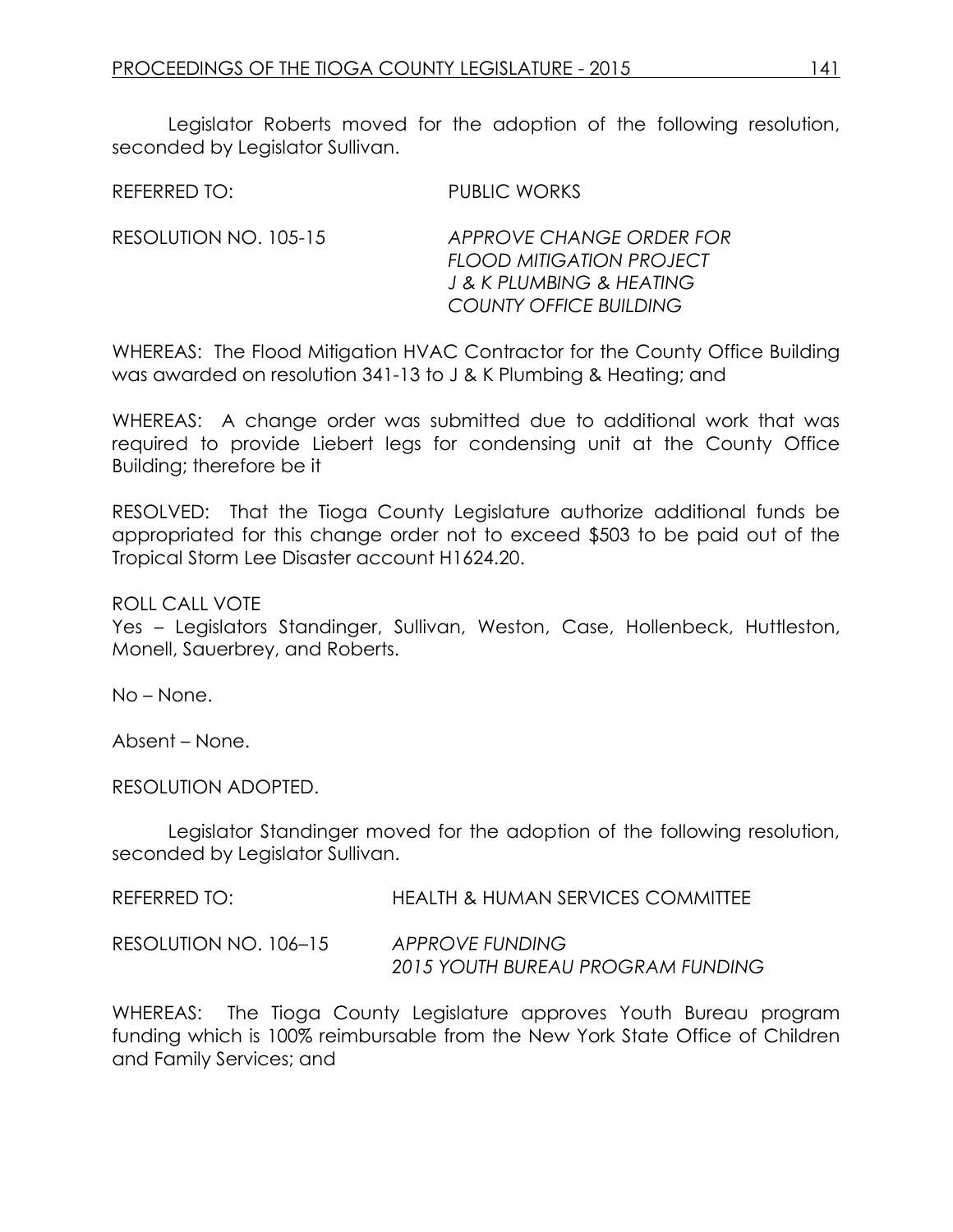WHEREAS: The Tioga County Youth Board has reviewed 2015 applications for funding which are consistent with guidelines previously presented to the Legislative Committee; now therefore be it

RESOLVED: That the following programs recommended by the Tioga County Youth Board for program year 2015 be approved by the Tioga County Legislature in the amounts indicated:

| Cooperative Extension Family Resource Centers       | \$10,000 |
|-----------------------------------------------------|----------|
| Spencer Van Etten Building Foundations              | 7,550    |
| Tioga Central School District Summer Recreation     | 6,000    |
| <b>Big Brothers Big Sisters</b>                     | 4,000    |
| Southern Tier Alternative Therapies Promise Program | 4,000    |
| <b>Waverly Summer Recreation</b>                    | \$3,000  |
| Newark Valley Joint Summer Recreation               | ,200     |
|                                                     | \$35,750 |

### ROLL CALL VOTE

Yes - Legislators Standinger, Sullivan, Weston, Case, Hollenbeck, Huttleston, Monell, Sauerbrey, and Roberts.

No – None.

Absent – None.

RESOLUTION ADOPTED.

Legislator Weston moved for the adoption of the following resolution, seconded by Legislator Hollenbeck.

| REFERRED TO:          | <b>PUBLIC SAFETY COMMITTEE</b>                                                                                                                             |
|-----------------------|------------------------------------------------------------------------------------------------------------------------------------------------------------|
| RESOLUTION NO. 107-15 | <b>RESOLUTION TO APPROVE A</b><br><b>CONTRACT BETWEEN THE TIOGA</b><br>COUNTY PROBATION DEPT. AND<br>INTERNET PROBATION AND PAROLE<br>CONTROL, INC. (IPPC) |

WHEREAS: The Tioga County Probation Department must supervise convicted sexual offenders sentenced by Tioga County Court for Possession of Child Pornography. Such supervision must include monitoring the defendant's use of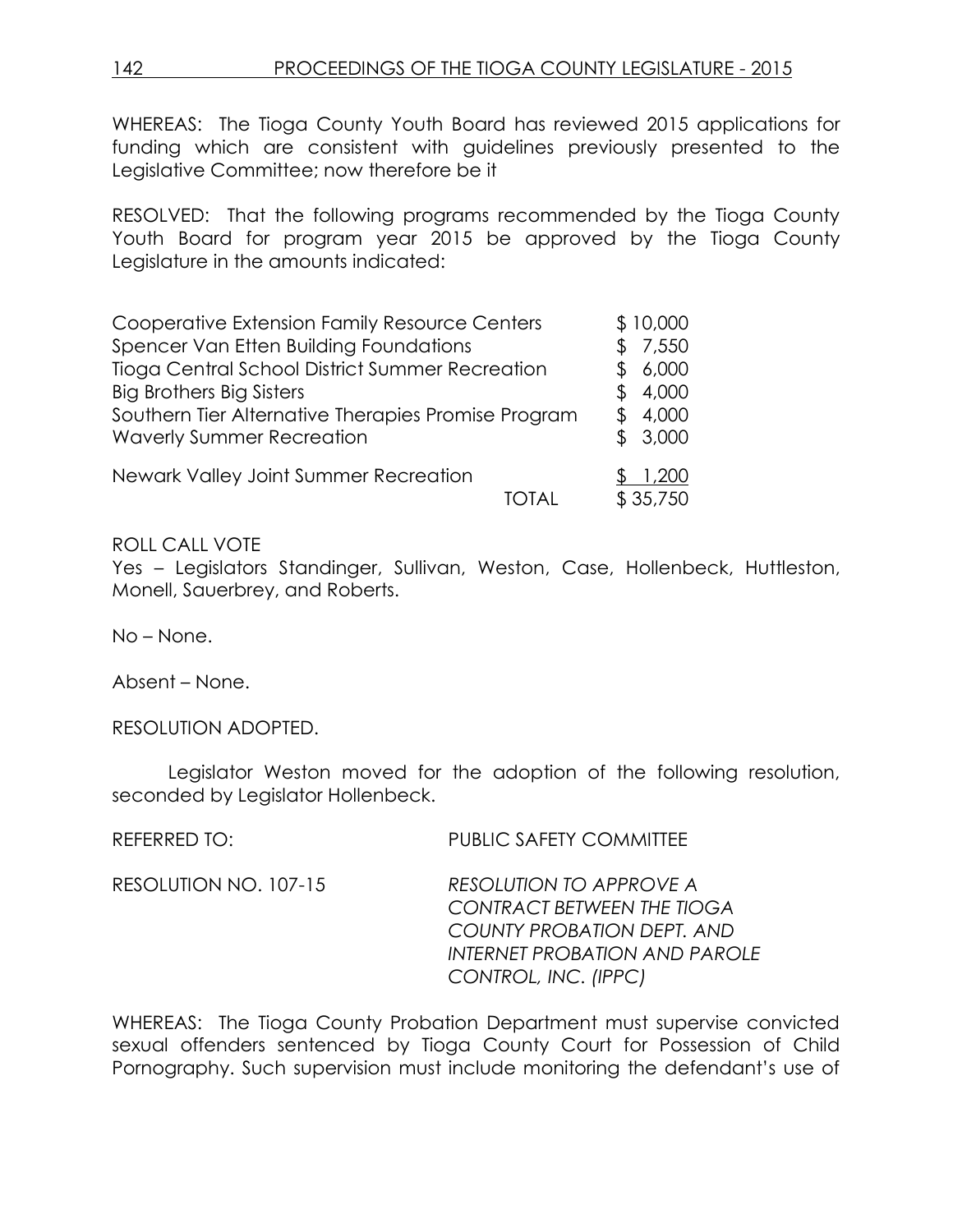the internet to determine that the downloading of child pornographic material does not continue; and

WHEREAS: The internet can now be accessed by a variety of devices: personal computers, laptops, tablets, kindles, and smart phones. Tioga County Probation does not have the ability to monitor all these devices; and

WHEREAS: The company **Internet Probation and Parole Control, Inc.** specializes in the business of monitoring convicted sexual offender's devices that access the internet and providing reports and if needed expert testimony at trial to monitoring government agencies, such as Probation Departments, if the offender's devices are continuing to access child pornography; and

WHEREAS: Tioga County Probation has requested and been granted permission to contract with **Internet Probation and Parole Control, Inc**. for the fee of \$120.00 per year. Further, it is understood that the probationer(s) will be required to pay for the service if they continue to possess devices that have access to the internet. The cost will be \$29.00 per device per month. If for some reason the defendant does not or cannot pay for the service then the county will pay for the cost of the service for a limited time while the probationer disposes of all internet accessible devices; and

WHEREAS: Tioga County Probation has budgeted funds for Electronic Monitoring services in the amount of \$15,364 in account number 3142.40-140 in the 2015 budget. These funds could cover both the cost of EM and internet monitoring; therefore be it

RESOLVED: That Tioga County Legislative Chair is approved to contract with **Internet Probation and Parole Control, Inc.** to provide internet monitoring and reports to the Tioga County Probation Department for probationers convicted of possessing child pornography and sentenced to probation supervision.

### ROLL CALL VOTE

Yes – Legislators Standinger, Sullivan, Weston, Case, Hollenbeck, Huttleston, Monell, Sauerbrey, and Roberts.

No – None.

Absent – None.

RESOLUTION ADOPTED.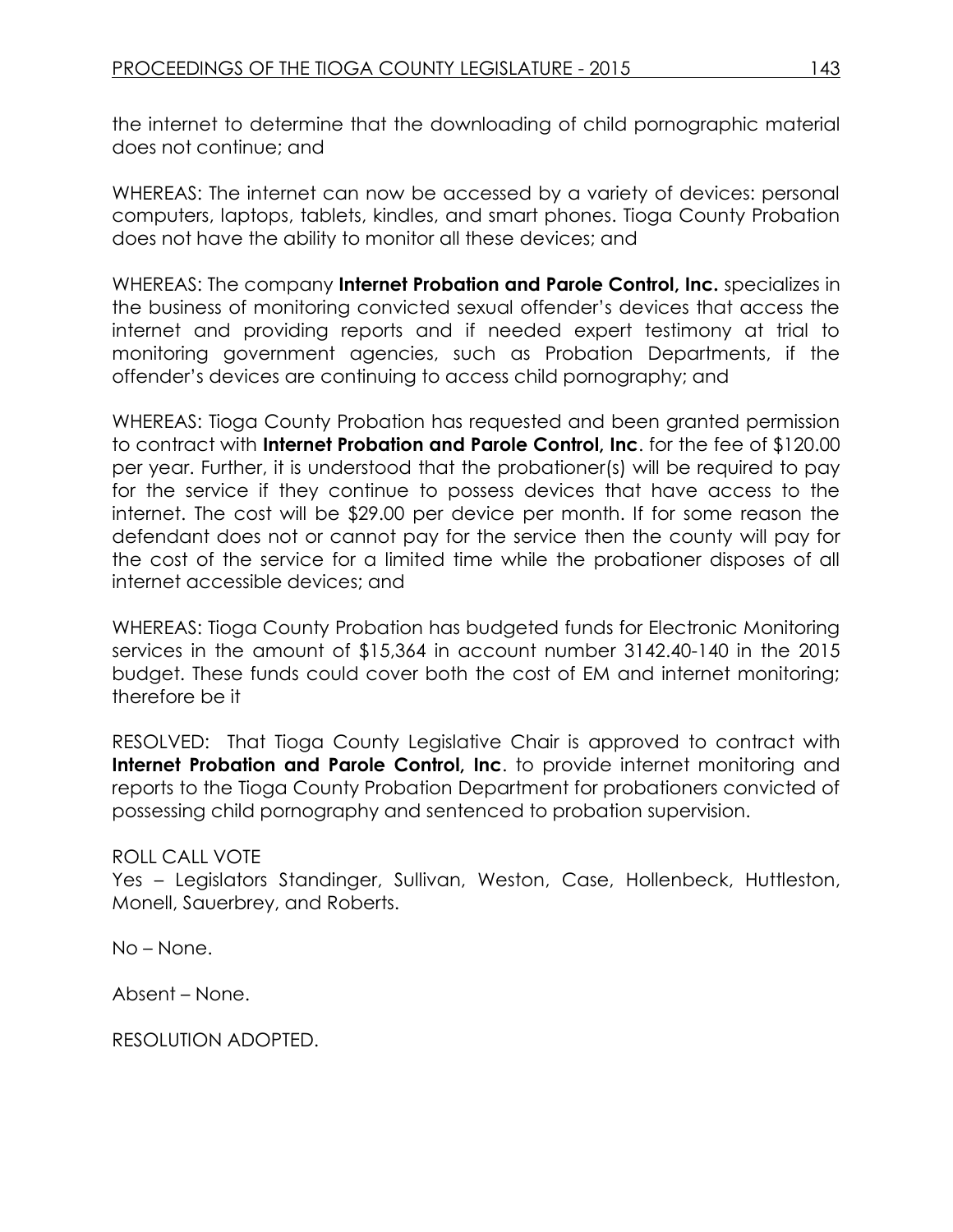Legislator Weston moved for the adoption of the following resolution, seconded by Legislator Standinger.

| REFERRED TO:          | PUBLIC SAFETY COMMITTEE                                                                     |
|-----------------------|---------------------------------------------------------------------------------------------|
| RESOLUTION NO. 108-15 | RESOLUTION TO APPROVE A<br>MOU BETWEEN TIOGA COUNTY PROBATION<br>DEPARTMENT AND SMART START |

WHEREAS: The Tioga County Probation Department must supervise offenders who are sentenced to probation supervision by Tioga County courts for drinking and driving behavior; and

WHEREAS: Many probationers divest themselves of their motor vehicles pre or post sentencing so that they do not have to install an Ignition Interlock Device (IID). The **Smart Start** company is now marketing a hand held device, similar to an IID, that will allow defendants to blow into the device and have their BAC calculated, a photo taken and a GPS location established; and

WHEREAS: The **Smart Start** company has agreed to give Tioga County an opportunity to partner with them to try out these devices at a reduced rate of \$3.10 per day, which is the same cost as a Class II IID. Tioga County agrees to sign a MOU with the company and pay the cost of testing for two devices, for the time period of May 2015 to December 2015; and

WHEREAS: Tioga County Probation has budgeted funds for Clinic Supplies for testing of probationers in the amount of \$4,000 in account number 3142.40-150 in the 2015 budget. These funds could cover both the cost of urine and breath testing; therefore be it

RESOLVED: That the Tioga County Legislative Chair is approved to contract with **Smart Start** to provide two devices at the cost of \$3.10 each per day to provide breath testing results via a website connection for Tioga County probationers convicted of drinking and driving offenses, provided such contract is approved by the County Attorney.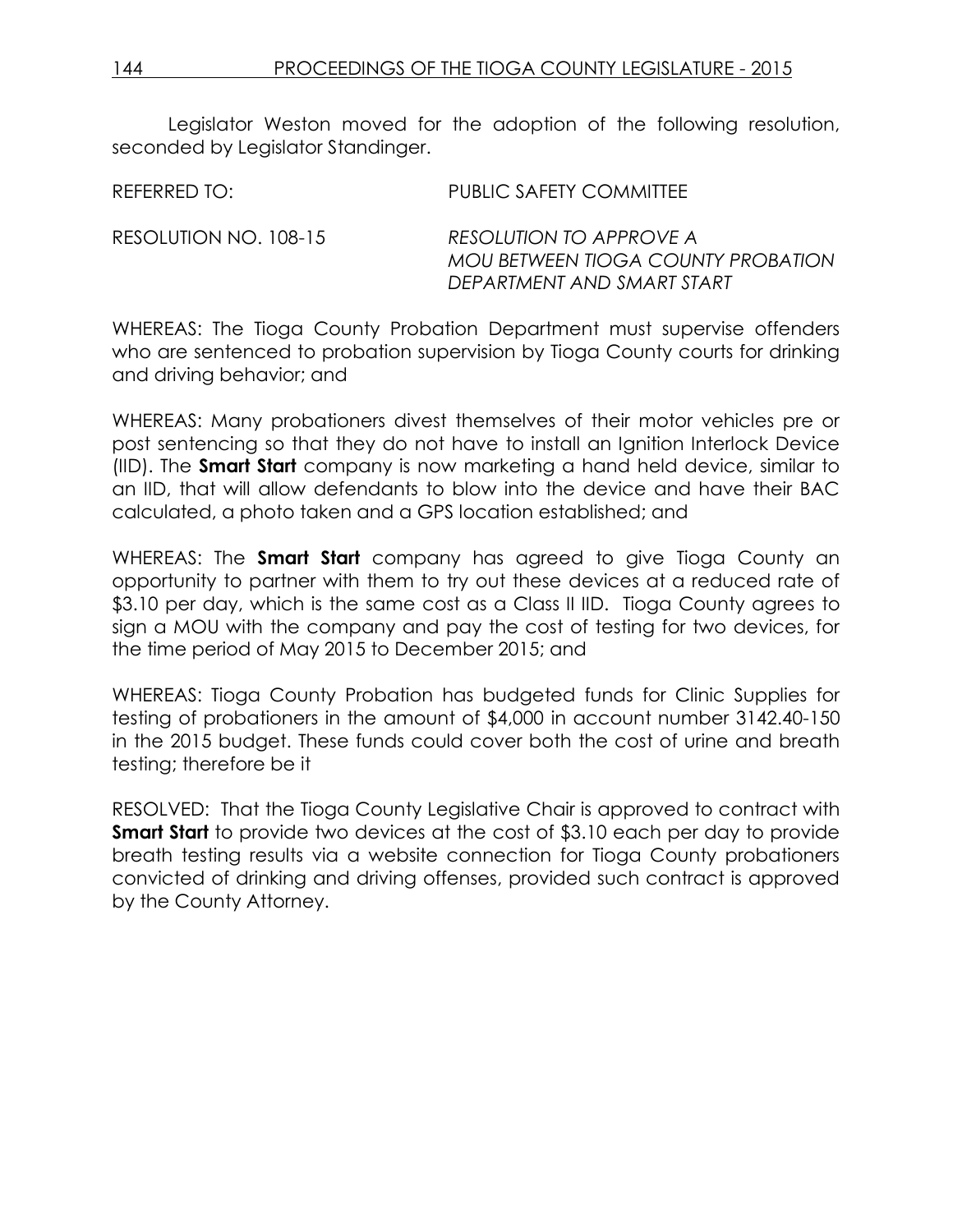ROLL CALL VOTE

Yes - Legislators Standinger, Sullivan, Weston, Case, Hollenbeck, Huttleston, Monell, Sauerbrey, and Roberts.

No – None.

Absent – None.

RESOLUTION ADOPTED.

Legislator Sullivan moved for the adoption of the following resolution, seconded by Legislator Roberts.

| REFERRED TO:          | PERSONNEL COMMITTEE<br>PUBLIC WORKS COMMITTEE                       |
|-----------------------|---------------------------------------------------------------------|
| RESOLUTION NO. 109-15 | AUTHORIZE INTERIM APPOINTMENT AND SALARY<br>INCREASE (PUBLIC WORKS) |

WHEREAS: The Commissioner of Public Works position became vacant as of March 23, 2015; and

WHEREAS: The County Legislature believes it is critical to the operation of the Department to have the Commissioner position filled; and

WHEREAS: The County Legislature would like to appoint the Deputy Commissioner to the role of interim Commissioner retroactive to March 23, 2015 and offer additional compensation in recognition of the additional workload; therefore be it

RESOLVED: That Gary Hammond is hereby appointed interim Commissioner of Public Works retroactive to March 23, 2015 with a salary adjustment of \$10,000 (to \$86,071); and be it further

RESOLVED: That upon permanent appointment of a Commissioner of Public Works, Mr. Hammond's salary shall be returned to \$76,071 as Deputy Commissioner, if not appointed Commissioner.